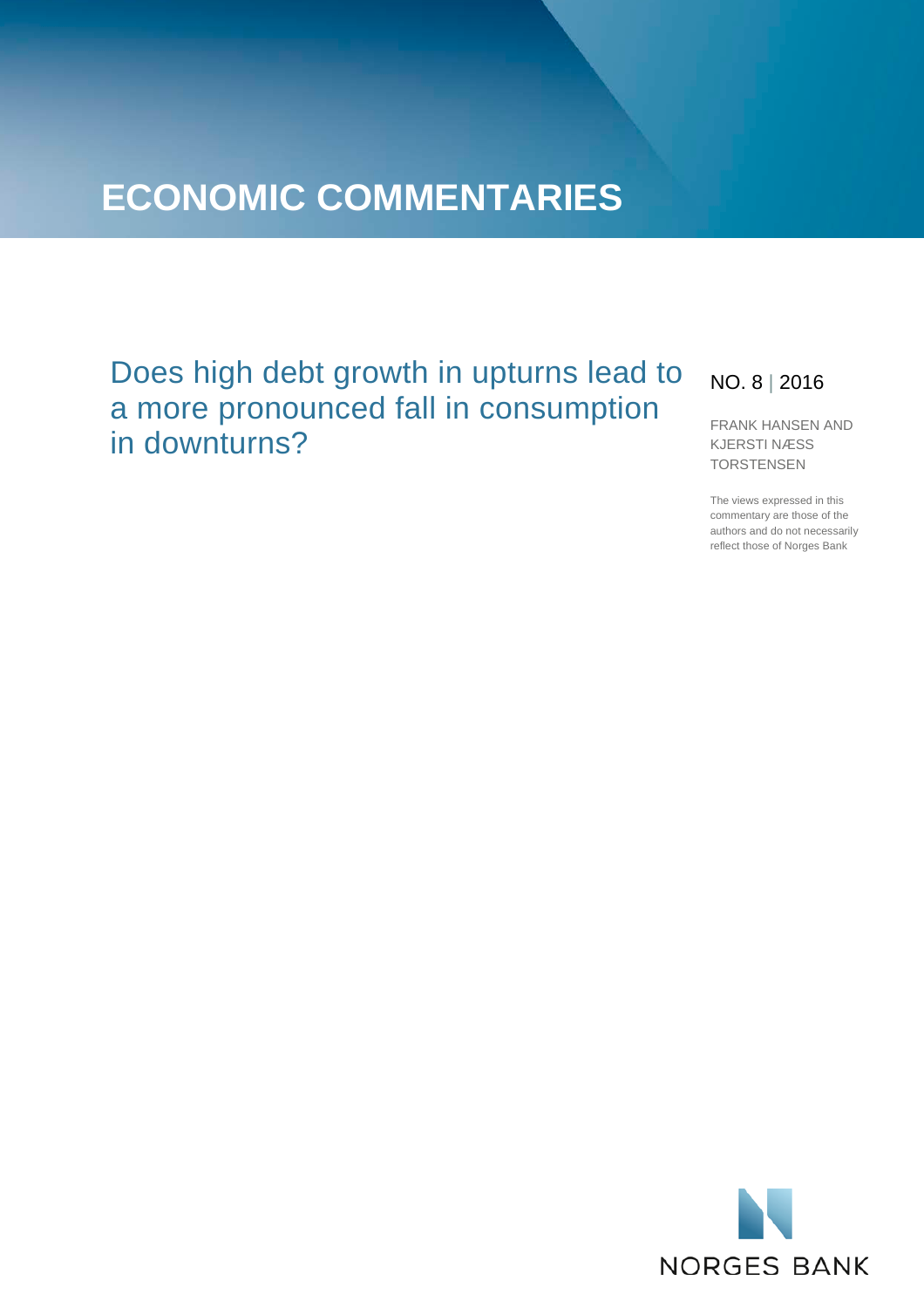## <span id="page-1-0"></span>Does high debt growth in upturns lead to a more pronounced fall in consumption in downturns?<sup>∗</sup>

Frank Hansen and Kjersti Næss Torstensen

The strong accumulation of debt in the period preceding the financial crisis has resulted in a renewed focus on the relationship between debt and household demand in an economic downturn.<sup>1</sup> Studies based on disaggregated data find empirical evidence that consumer demand from highly indebted households responds more strongly to changes in income and wealth compared with that of less indebted households.<sup>2</sup> [Glick and Lansing](#page-9-0)  $(2010)$ similarly show that the countries with the largest rise in debt prior to the financial crisis also experienced the strongest rise in real estate prices, and that those same countries experienced the strongest decline in consumption when house prices began to fall. In a study involving 14 OECD countries over the past 140 years, [Jorda et al.](#page-9-1) [\(2013\)](#page-9-1) find that the fall in GDP during recessions is more pronounced when the crisis is preceded by rapid debt accumulation.

In this commentary, we analyse to what extent it is a systematic feature of recessions that strong household debt accumulation preceding a recession amplifies the decline in private consumption during the recession. Our method is similar to that of [Jorda et al.](#page-9-1) [\(2013\)](#page-9-1), using a panel of 64 recessions in 21 countries in the period between 1970 Q1 and 2014 Q4.

The results suggest that there is a robust correlation between debt accumulation during an expansion and a fall in consumption during a recession. High debt growth preceding a recession contributes to a more pronounced fall in consumption during the recession and weaker consumption growth following the recession. When we control for debt growth, strong growth in housing investment and house prices relative to disposable income during the expansion do not affect the path of consumption in the recession. This supports Irving Fisher's view that "... over-investment and over-speculation are often important; but they would have far less serious results were they not conducted with borrowed money".<sup>3</sup> The analyses also show that high debt growth primarily affects household consumption of durable goods and housing investment during the recession, while having little effect on

<sup>∗</sup>Thanks to Torbjørn Hægeland, Karsten Gerdrup, Kristine Høegh-Omdal, Tord Krogh, Haakon Solheim and Henrik Borchgrevink for useful input and comments. Any remaining errors or omissions are solely the responsibility of the authors.

<sup>1</sup>Debt has long been linked with downturns in the real economy (see for example [Fisher](#page-9-2) [\(1933\)](#page-9-2) and [King](#page-9-3) [\(1994\)](#page-9-3))

<sup>2</sup>See, for example [Dynan](#page-9-4) [\(2012\)](#page-9-4) and [Mian et al.](#page-9-5) [\(2013\)](#page-9-5) for analyses of the consumption response to changes in house prices and [Baker](#page-9-6) [\(2014\)](#page-9-6) for analyses of changes in income. See also [Andersen et al.](#page-9-7) [\(2014\)](#page-9-7), [Bunn and Rostom](#page-9-8) [\(2015\)](#page-9-8) and [Fagereng and Halvorsen](#page-9-9) [\(2016\)](#page-9-9).

 ${}^{3}$ [Fisher](#page-9-2) [\(1933\)](#page-9-2)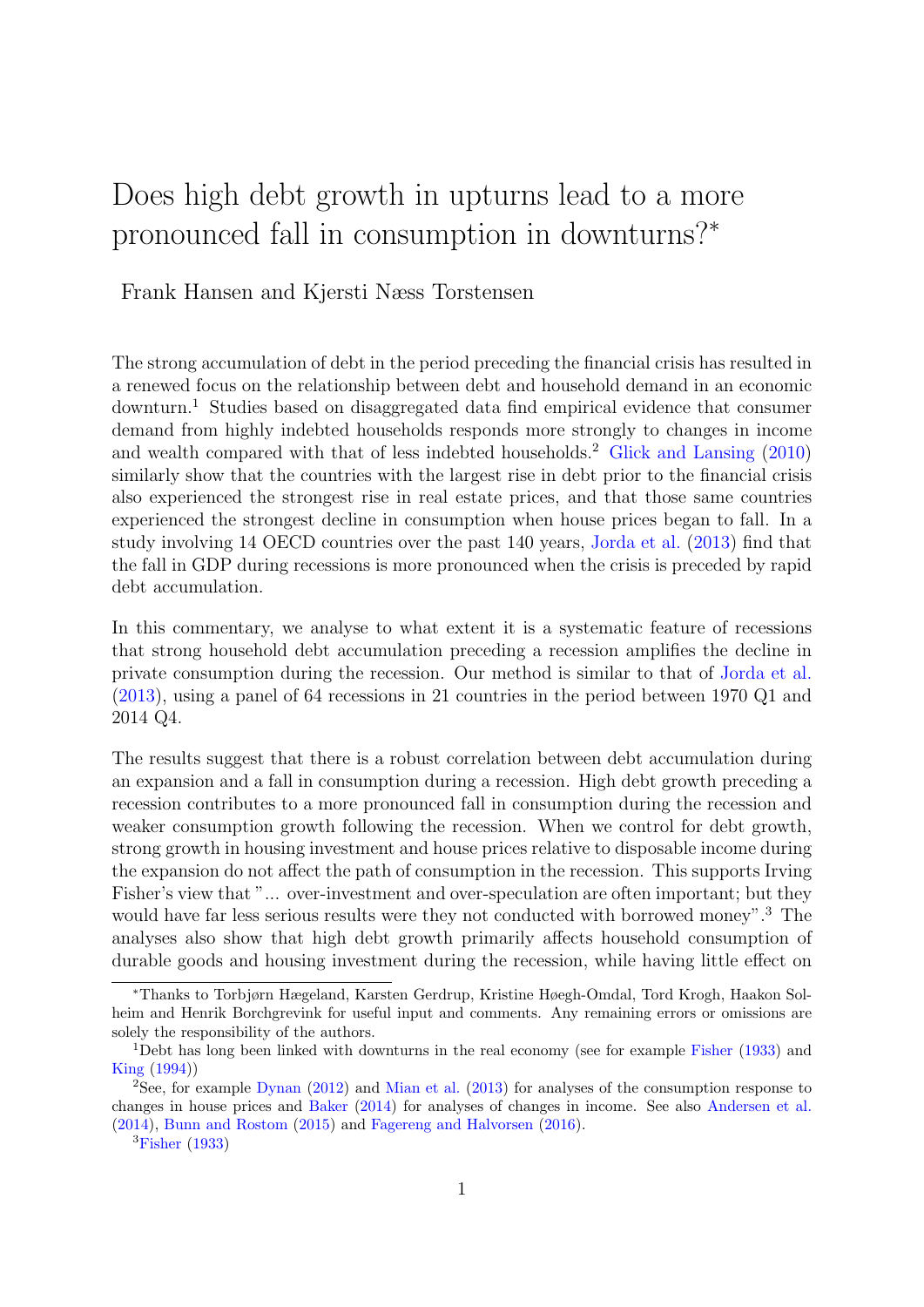consumption of non-durable goods.<sup>[4](#page-1-0)</sup>.

A stronger initial fall in consumption and housing investment can amplify and prolong downturns through knock-on effects on, for example, disposable income and asset prices. If interest rates rise and income is reduced, a larger portion of household income will have to be used to service debt, leaving less income for other consumption. Since housing assets are a large component of household wealth, a marked fall in house prices may reduce household demand. With a reduction in wealth, households may give priority to deleveraging rather than consumption, and lower collateral values may reduce their capacity to increase borrowing. We find that developments in real house prices and real disposable income are weaker if debt growth was high prior to the recession, but that the difference is only statistically significant for real house prices. This suggests that there may be a strong correlation between house price developments and consumption through recessions that may amplify and prolong the decline in consumption.

#### Data

The analyses are based on data for 21 OECD countries in the period between 1970 Q1 and 2014 Q4.[5](#page-1-0) For most of the countries, household consumption data are sourced from the OECD and are available for the entire period.<sup>[6](#page-1-0)</sup> Household consumption divided into consumer durables and non-durables is available for the majority of the countries, but over a shorter period.[7](#page-1-0)

GDP and housing investment figures are also sourced from the OECD and are available for all countries for much of the period. Data for real house prices and real disposable income are sourced from the Federal Reserve Bank of Dallas and are available for 18 of the countries in the sample from  $1975 \text{ Q1}$ .<sup>[8](#page-1-0)</sup> Data for house prices relative to disposable income are supplemented by OECD data for countries not included in the Federal Reserve Bank of Dallas database.

Data for total household debt is sourced from the BIS and is available for all the countries in the sample for much of the period.

#### Classification of recessions

In order to study the path of consumption through recessions, turning points in the business cycle for all the countries in the sample must be defined. Turning points in the

<sup>&</sup>lt;sup>4</sup>This is in line with the empirical literature, which shows that consumption of durable goods is more sensitive to changes in wealth [\(Mian et al.](#page-9-5) [\(2013\)](#page-9-5)) and changes in income [\(Baker](#page-9-6) [\(2014\)](#page-9-6)) than consumption of non-durable goods

<sup>&</sup>lt;sup>5</sup>The countries in the sample are Australia, Austria, Belgium, Canada, Denmark, Finland, France, Germany, Ireland, Italy, Japan, Korea, the Netherlands, Norway, Portugal, Spain, Sweden, Greece, Switzerland, the UK and the US.

<sup>6</sup>For a complete list of data sources and availability for all variables and for each individual country, see Table [A.1.](#page-11-0)

<sup>7</sup>Durable goods includes cars, furniture, household appliances, etc., while non-durable goods includes food, beverages, etc. The non-durable goods category in this analysis also includes services consumption.

<sup>8</sup>For a detailed description of the data from the Federal Reserve Bank of Dallas, see [Mack and](#page-9-10) Martínez-García [\(2011\)](#page-9-10).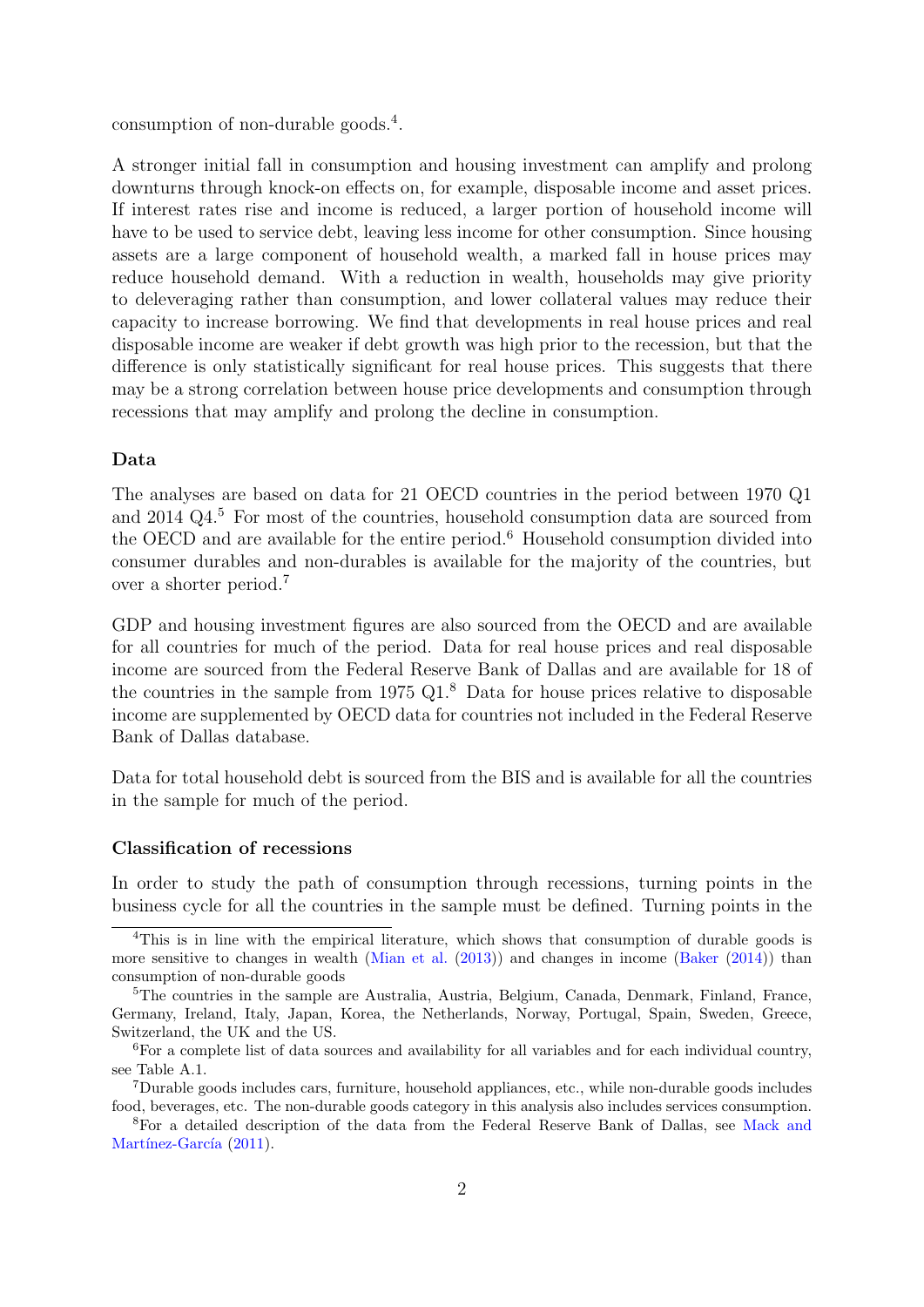reference cycle defined by [Aastveit et al.](#page-9-11) [\(2016\)](#page-9-11) are used for Norway. For the US, turning points defined by the National Bureau of Economic Research (NBER) are used. Turning points classified by the Economic Cycle Research Institute (ECRI) are used for Australia, Austria, Canada, France, Germany, Italy, Japan, Korea, Spain, Sweden, Switzerland and the UK.

For the remaining countries, recessions are identified using a version of the algorithm set out in [Bry and Boschan](#page-9-12) [\(1971\)](#page-9-12) (see [Harding and Pagan](#page-9-13) [\(2002\)](#page-9-13)).[9](#page-1-0)

A total of 110 recessions are identified in the period between 1970 Q1 and 2014 Q4 (Table [A.2\)](#page-12-0). The analysis only includes recessions for which there are observations for a minimum of 16 quarters before and after the beginning of the recession. Together with varying access to data, this brings the number of recessions in the main sample down to 64.[10](#page-1-0)

#### Estimating the path of a recession using local projections

In the analysis, we seek to establish whether there is a correlation between debt accumulation preceding a recession and the subsequent developments in private consumption through the recession. To achieve this, we estimate the effect of debt growth in the expansion on the path of consumption during the recession using local projection methods (see [Jorda](#page-9-14) [\(2005\)](#page-9-14) and [Jorda et al.](#page-9-1) [\(2013\)](#page-9-1)). The method estimates the effect on consumption in each period so that no correlation between debt accumulation and developments in consumption at different horizons is imposed on the estimation.

Let  $\Delta_h y_{i,t(p)} = y_{i,t(p)+h} - y_{i,t(p)}$  be the percentage change in consumption from the beginning of recession p to period  $t(p) + h$ , where  $h = 1, 2, ..., 16$  is the number of quarters from the beginning of the recession for country *i*. Further, let  $d_{i,t(n)}$  be a measure of debt accumulation preceding the recession. The local projection for consumption through recessions is found by estimating the following equation for each horizon  $h = 1, 2, ..., 16$ :

<span id="page-3-0"></span>
$$
\Delta_h y_{i,t(p)} = \sum_{i=1}^I \alpha_{i,h} D_{i,t(p)} + \gamma_h + \delta_h d_{i,t(p)} + \sigma_h x_{i,t(p)} + \epsilon_{i,t(p)+h}
$$
\n(1)

where  $x_{i,t(p)}$  is a set of control variables,  $D_{i,t(p)}$  is country-specific effects and  $\epsilon_{i,t(p)}$  is a stochastic error term. In equation [\(1\)](#page-3-0),  $\{\delta_h\}$  denotes how, and to what degree, the accumulation of debt preceding the recession affects consumption h periods after the cyclical peak.

We use average growth in household debt relative to GDP in the five years preceding the start of the recession as a measure of household debt accumulation. In addition to country-specific effects, we also control for the average rise in house prices relative to

<sup>9</sup>The method identifies turning points in the business cycle and divides the sample into an expansionary phase (from a local trough to a local peak) and a contractionary phase (from a local peak to a local trough). A contractionary phase is defined as a recession when GDP declines for at least two consecutive quarters. We impose the criterion that the complete business cycle (expansion plus contraction) must be a minimum of 5 quarters.

<sup>10</sup>The recessions included in the main sample are marked in bold in Table [A.2.](#page-12-0)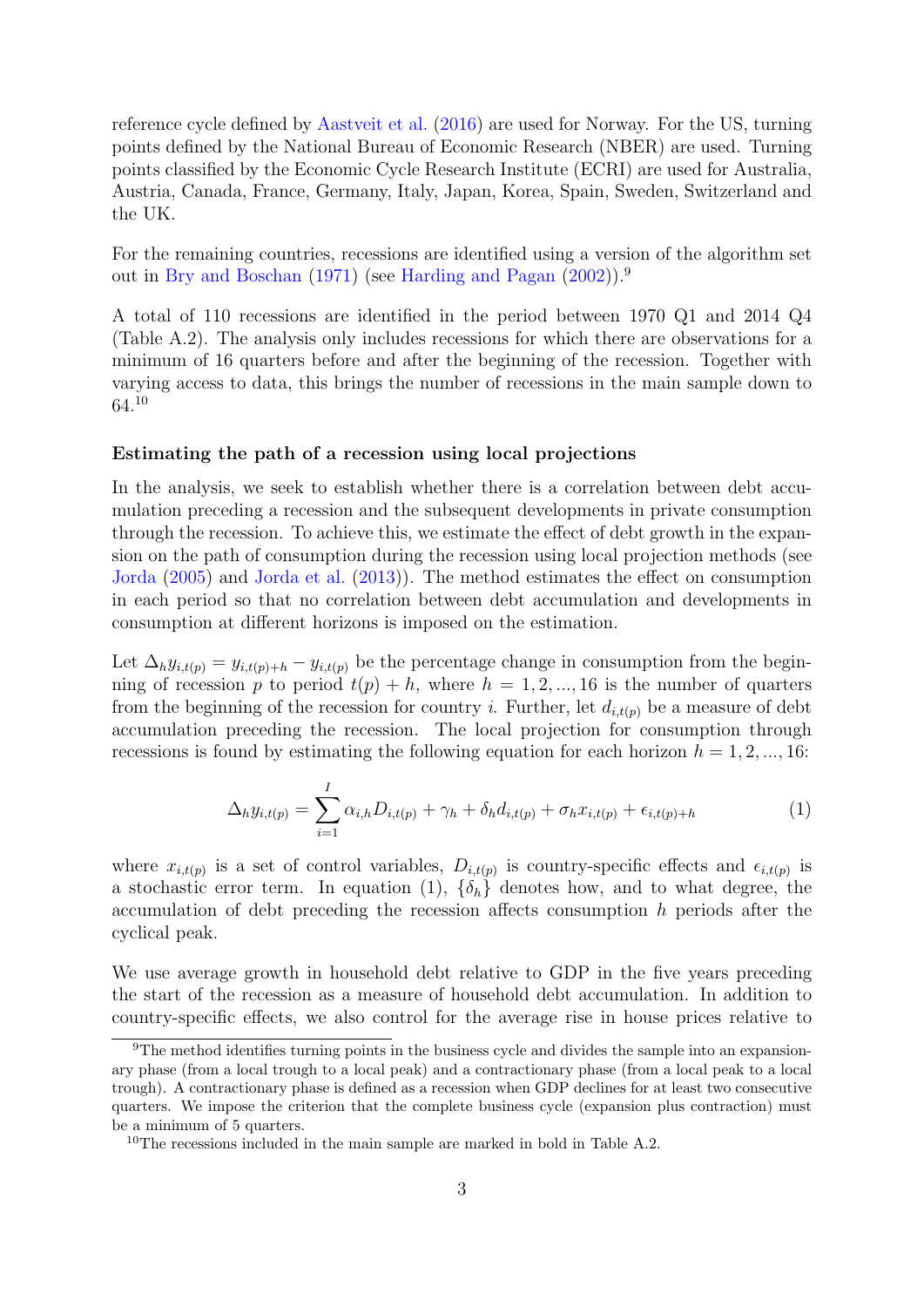disposable income, real housing investment and real GDP in the five years preceding the start of the recession. $^{11}$  $^{11}$  $^{11}$ 

#### Debt growth and a fall in consumption during recessions

The analyses show that the fall in total consumption is deeper and its recovery weaker if households have accumulated substantial debt in the period preceding the recession  $(Chart 1).<sup>12</sup>$  $(Chart 1).<sup>12</sup>$  $(Chart 1).<sup>12</sup>$  $(Chart 1).<sup>12</sup>$  $(Chart 1).<sup>12</sup>$  The black line shows estimated average path for aggregate consumption from 1 to 16 quarters following the start of the recession. The yellow line shows estimated path for consumption if house prices relative to income were one standard deviation above the mean during the expansion, and the red line shows estimated consumption path if debt growth relative to GDP was one standard deviation above the mean.

Chart 1: Estimated effect of stronger debt accumulation and higher house prices on consumption during recessions.<sup>1)</sup>

<span id="page-4-0"></span>

<sup>1)</sup>The chart shows developments from the beginning of the recession in percent, estimated using local projections. In addition we control for country-specific effects, and average growth in real housing investment and real GDP in the five years preceding the start of the recession.

\*Strong growth is defined as growth above one standard deviation from the mean. Growth is measured as average growth in the five years preceding the start of the recession.

While the average path for consumption is at the same level as at the beginning of the recession after about 3 quarters, the analysis implies that this would take about 6 quarters if debt growth was one standard deviation above the mean. The effect of debt

<sup>&</sup>lt;sup>11</sup>Computing average growth using a shorter pre-recession period does not have a qualitative effect on the results of the analysis.

 $12$ The estimated effect of house prices and debt on the path for consumption in a recession is approximately the same if we use the algorithm set out in [Bry and Boschan](#page-9-12) [\(1971\)](#page-9-12) for all countries and if we exclude observations from the financial crisis. The level of significance is somewhat reduced if we use a different classification of recessions, and neither growth in house prices nor debt growth is significant if we exclude the financial crisis.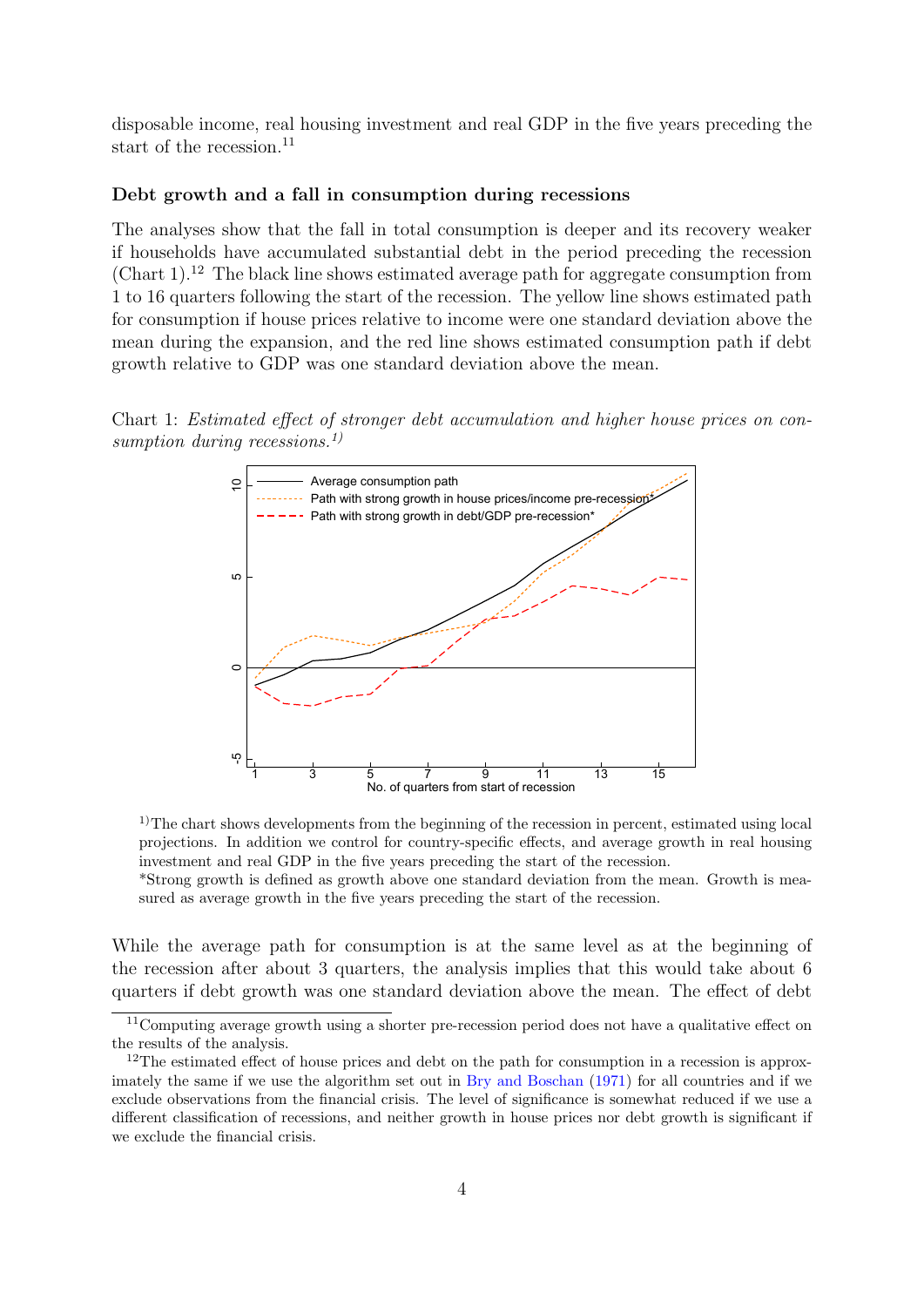growth on consumption during recessions is statistically significant at the 3-6 quarter and 14-16 quarter horizons (Table [A.3\)](#page-13-0). The results support other empirical findings on the correlation between debt and the consumption response during the financial crisis and indicate that strong debt growth has also had consequences for the macroeconomy in other downturns.[13](#page-1-0)

Controlled for developments in household debt in the period preceding the recession, prerecession developments in house prices relative to income, housing investment and general macroeconomic developments have a limited effect on developments in total household consumption through the recession (Table [A.3\)](#page-13-0).

#### Consumption of durable and non-durable consumer goods and housing investment

Household demand consists of purchases of durable and non-durable consumer goods and housing investment. In this section, we analyse to what extent strong debt accumulation has a different effect on the three demand components. On average, the consumption of durable goods has accounted for around 9 percent of total consumption in the countries for which we have data for the period, and for many countries this share has increased over time.[14](#page-1-0) The share of housing investment in GDP has averaged around 7 percent over time and has been more stable over time.[15](#page-1-0) The data sample for this analysis encompasses 17 countries and 42 recessions.[16](#page-1-0)

In line with international empirical results, we find that consumption of durable goods is markedly weaker during recessions than that of non-durable goods (Chart [2](#page-6-0) (a) and (b)).[17](#page-1-0) The analysis also indicates that consumption of durable goods is more sensitive to debt accumulation in the period preceding a recession than consumption of non-durable goods.[18](#page-1-0) The effect of borrowing on consumption of durable goods is statistically significant after about 1 year (Table [A.7\)](#page-17-0).

Strong growth in household debt in the years preceding a recession results in a more pronounced and more persistent fall in housing investment (Chart [2](#page-6-0) (c)). The difference is statistically significant after about 2 quarters (Table [A.7\)](#page-17-0). Overall, the results suggest that household demand for durable goods and housing investment is more cyclically sensitive than for non-durable goods, and that the former demand components respond more to household debt accumulation in the period preceding a recession.

<sup>&</sup>lt;sup>13</sup>See e.g. [Mian et al.](#page-9-5)  $(2013)$ , [Dynan](#page-9-4)  $(2012)$  and [Glick and Lansing](#page-9-0)  $(2010)$ 

<sup>&</sup>lt;sup>14</sup>The share of durable consumption rose from about 7 percent in the mid-1990s to about 10 percent at the end of 2014 in the countries in the sample. In some countries, the share has fallen markedly since the financial crisis (particularly in Spain, Italy and Greece).

<sup>&</sup>lt;sup>15</sup>The share increased from around 5 percent in the mid-1990s to just over 6 percent at the end of 2014.

 $16$ For housing investment, we use the entire data sample, but the results are qualitatively the same if we use the same sample of countries and recessions.

 $17$ See e.g. [Crossley et al.](#page-9-15)  $(2013)$ .

<sup>18</sup>See [Baker](#page-9-6) [\(2014\)](#page-9-6) for an example of similar findings using microdata.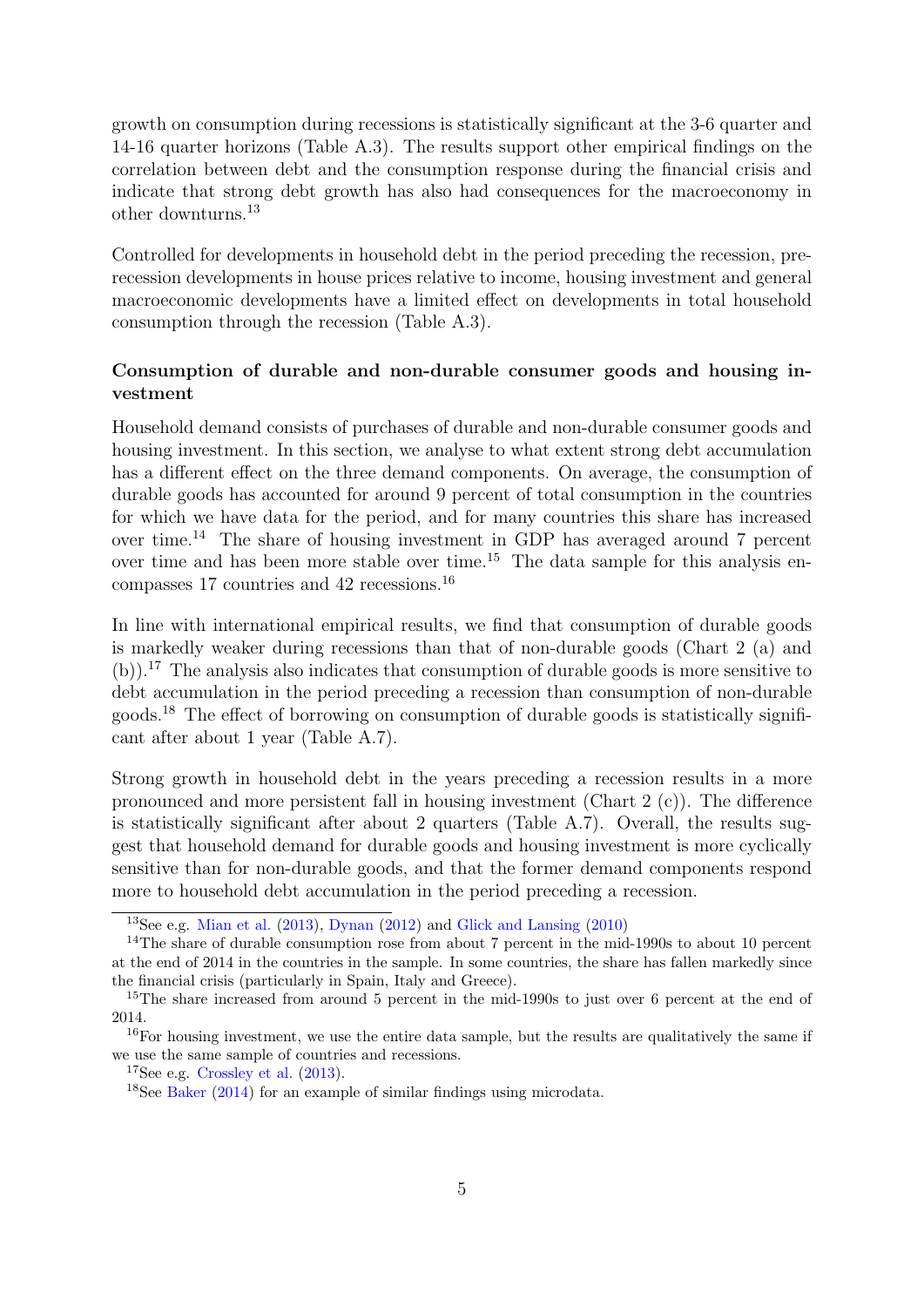Chart 2: Estimated effect of stronger debt accumulation and higher house prices on consumption and housing investment in recessions.<sup>1)</sup>



<span id="page-6-0"></span><sup>1)</sup>The chart shows developments from the beginning of the recession in percent, estimated using local projections. In addition we control for country-specific effects, and average growth in real housing investment and real GDP in the five years preceding the start of the recession.

\*Strong growth is defined as growth above one standard deviation from the mean. Growth is measured as average growth in the five years preceding the start of the recession.

#### Channels from debt and house prices to consumption

The above analyses suggest that household demand falls more and its recovery is weaker if debt growth during the upturn was strong. Empirical findings from disaggregated data imply that the initial consumption response to a negative shock is stronger when debt is higher.[19](#page-1-0) The knock-on effects on asset prices and household disposable income can in turn prolong and amplify the fall in household demand. In this section, we wish to analyse to what extent income and house prices during recessions are affected by debt accumulation during the expansionary phase.<sup>[20](#page-1-0)</sup> Any differences in the way in which debt accumulation affects house prices and income may give an indication of which of these

<sup>&</sup>lt;sup>19</sup>See e.g. [Dynan](#page-9-4) [\(2012\)](#page-9-4), [Mian et al.](#page-9-5) [\(2013\)](#page-9-5) and [Baker](#page-9-6) [\(2014\)](#page-9-6).

<sup>&</sup>lt;sup>20</sup>We estimate equation [1](#page-3-0) with real disposable income and real house prices respectively as the left-hand side variable.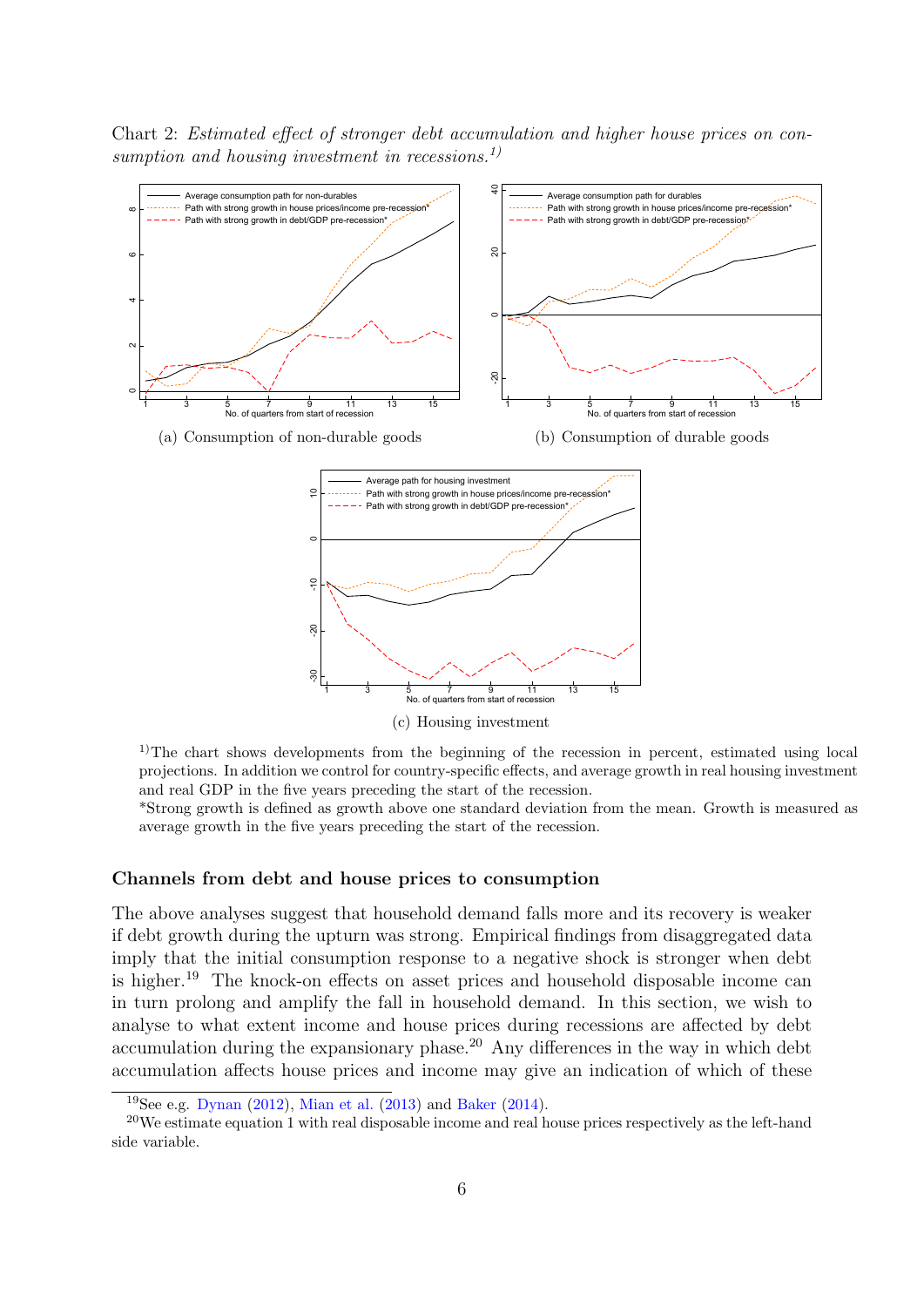factors influences the path of consumption during recessions.



Chart 3: Estimated developments in real house prices and real disposable income.<sup>1)</sup>

<span id="page-7-0"></span><sup>1)</sup>The chart shows developments from the beginning of the recession in percent, estimated using local projections. In addition we control for country-specific effects, and average growth in real housing investment and real GDP in the five years preceding the start of the recession.

\*Strong growth is defined as growth above one standard deviation from the mean. Growth is measured as average growth in the five years preceding the start of the recession.

Debt growth in the period preceding a recession has a limited effect on developments in real disposable income during the recession, while the fall in house prices is stronger in recessions that follow expansionary periods featuring high debt growth (Chart [3\)](#page-7-0). The effect of household debt accumulation on developments in real house prices is statistically significant in the first year after the beginning of the recession.

Real wage rigidities, increased saving, and thereby increased interest income, and differences in interest rate developments in recessions are possible factors that could explain why real disposable income does not develop differently in recessions with a more marked fall in consumption.<sup>[21](#page-1-0)</sup>

The results suggest that even though pre-recession house price developments in themselves have a limited effect on consumption during a recession, there may be a strong correlation between house prices and consumption during recessions that can amplify the fall in consumption.

#### Summary

In this commentary, we have explored the relationship between household borrowing and developments in total consumption through recessions for a group of 21 OECD countries over the past four decades.

The results suggest that consumption falls more and its recovery is weaker in recessions

<sup>&</sup>lt;sup>21</sup>The possible effects on future expected income and uncertainty about future income have not been analysed but are potentially important factors influencing household demand.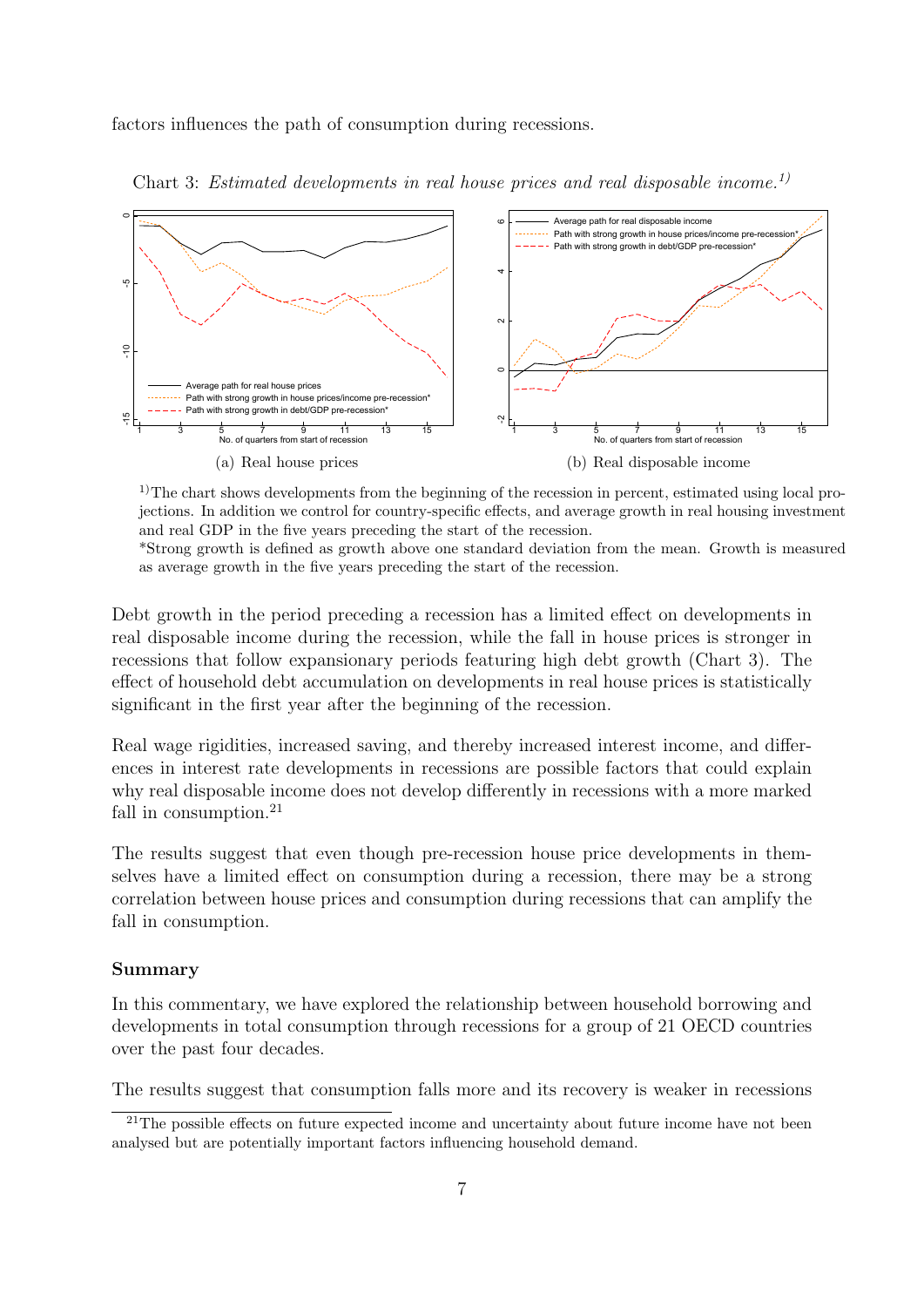that follow expansionary periods featuring strong debt growth. The fall in aggregate consumption appears to be driven by reduced consumption of durable goods. Housing investment also falls more markedly if debt growth was high prior to the recession.

The analyses indicate that housing market developments during an expansion in themselves do not affect the path of consumption during a recession. However, the results show that the fall in house prices is markedly stronger in recessions that follow an expansionary period featuring a high level of borrowing. This may be an important factor in explaining the reduction in household demand, as housing wealth accounts for a large share of total household wealth. This suggests that it is important to understand the interaction between the housing market and household consumption in order to explain why increased debt growth in the period preceding a recession amplifies and prolongs the fall in consumption.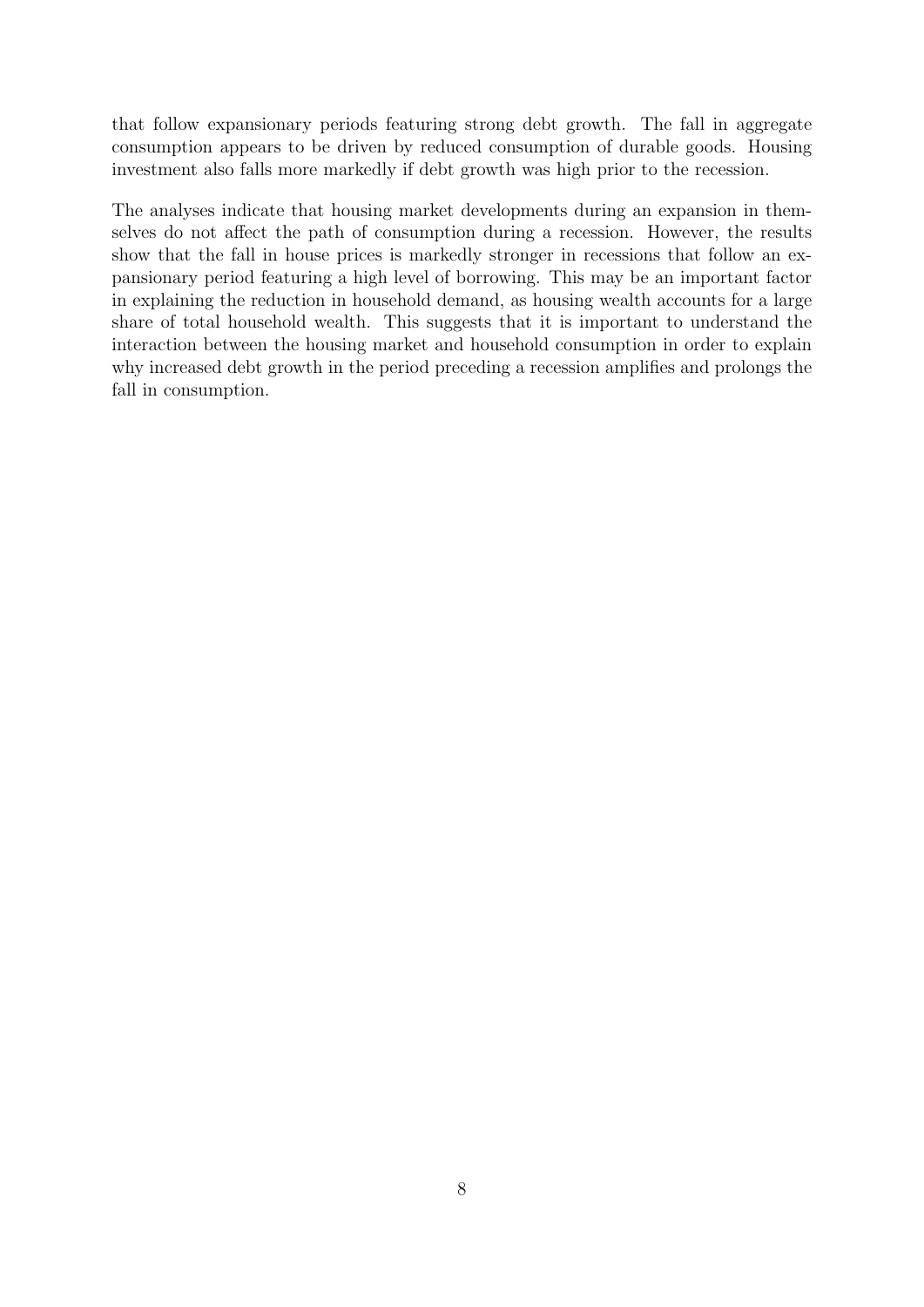### <span id="page-9-17"></span><span id="page-9-16"></span>References

- <span id="page-9-11"></span>Aastveit, K. A., A. S. Jore, and F. Ravazzolo (2016). Identification and real-time forecasting of Norwegian business cycles. International Journal of Forecasting 32 (2), 283 – 292.
- <span id="page-9-7"></span>Andersen, A., C. Duus, and T. Jensen (2014, 3). Household debt and consumption during the financial crisis: Evidence from Danish micro data. Working papers (online): No. 89, vol. 2014, Danmarks Nationalbank.
- <span id="page-9-6"></span>Baker, S. R. (2014). Debt and the consumption response to household income shocks. Mimeo.
- <span id="page-9-12"></span>Bry, G. and C. Boschan (1971). Cyclical Analysis of Time Series: Selected Procedures and Computer Programs. National Bureau of Economic Research, Inc.
- <span id="page-9-8"></span>Bunn, P. and M. Rostom (2015). Household debt and spending in the United Kingdom. Staff Working Paper no. 554, Bank of England.
- <span id="page-9-15"></span>Crossley, T. F., H. Low, and C. O'Dea (2013). Household consumption through recent recessions<sup>\*</sup>. Fiscal Studies  $34(2)$ , 203–229.
- <span id="page-9-4"></span>Dynan, K. (2012). Is a Household Debt Overhang Holding Back Consumption. Brookings Papers on Economic Activity 44 (1 (Spring), 299–362.
- <span id="page-9-9"></span>Fagereng, A. and E. Halvorsen (2016). Debt and household consumption responses. Staff Memo 1, Norges Bank.
- <span id="page-9-2"></span>Fisher, I. (1933). The debt-deflation theory of great depressions. *Econometrica*  $1(4)$ , 337–357.
- <span id="page-9-0"></span>Glick, R. and K. J. Lansing (2010). Global household leverage, house prices and consumption. Economic Letter 01/2010, Federal Reserve Bank of San Francisco.
- <span id="page-9-13"></span>Harding, D. and A. Pagan (2002, March). Dissecting the cycle: a methodological investigation. Journal of Monetary Economics  $49(2)$ , 365–381.
- <span id="page-9-14"></span>Jorda, O. (2005). Estimation and inference of impulse responses by local projections. American Economic Review 95 (1), 161–182.
- <span id="page-9-1"></span>Jorda, O., M. Schularick, and A. M. Taylor (2013). When credit bites back. Journal of Money, Credit and Banking 45 (s2), 3–28.
- <span id="page-9-3"></span>King, M. (1994). Debt deflation: Theory and evidence. European Economic Review 38 (3- 4), 419–445.
- <span id="page-9-10"></span>Mack, A. and E. Martínez-García  $(2011)$ . A cross-country quarterly database of real house prices: a methodological note. Globalization and Monetary Policy Institute Working Paper 99, Federal Reserve Bank of Dallas.
- <span id="page-9-5"></span>Mian, A., K. Rao, and A. Sufi (2013). Household balance sheets, consumption, and the economic slump\*. The Quarterly Journal of Economics 128 (4), 1687–1726.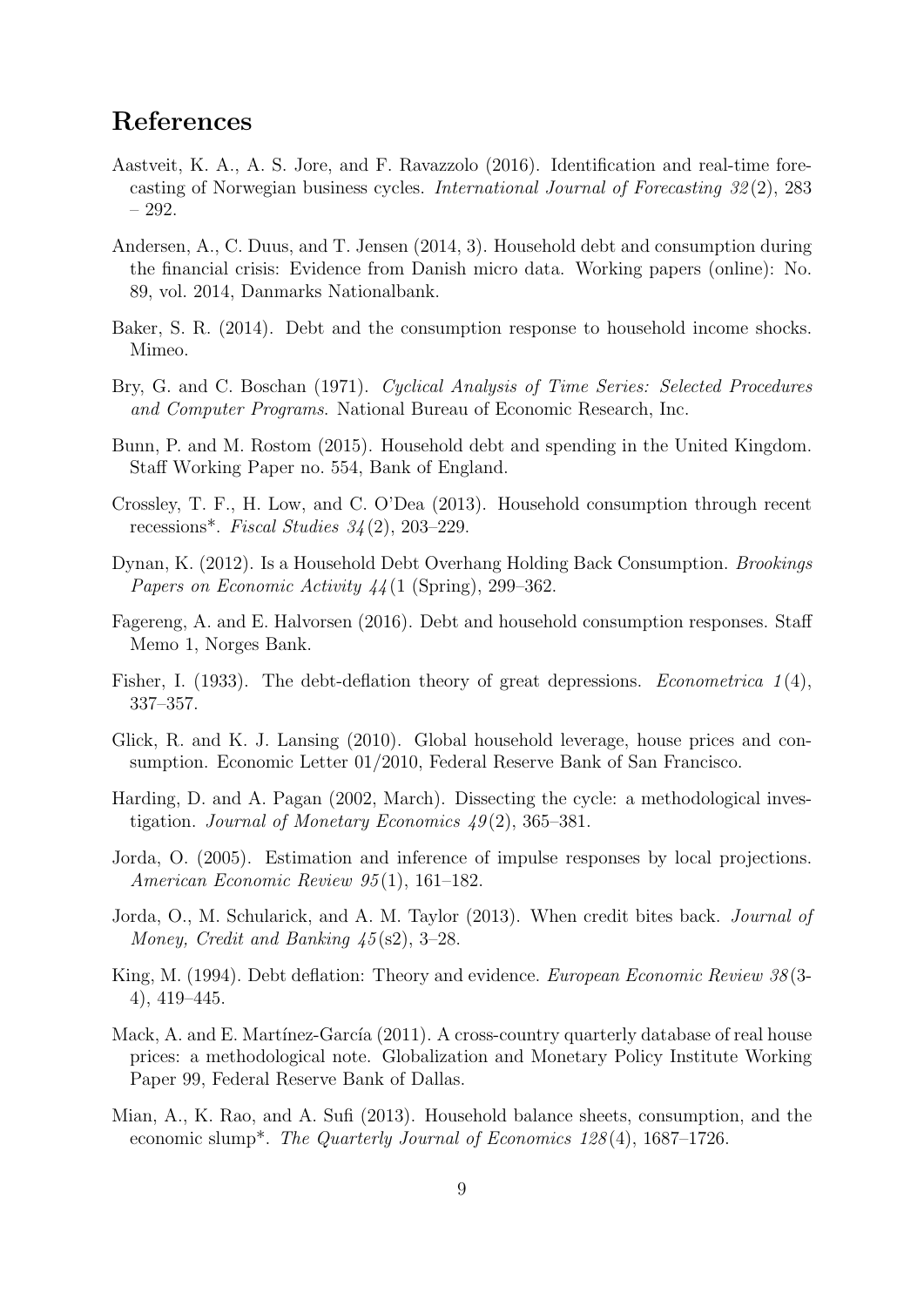Appendix A: Tables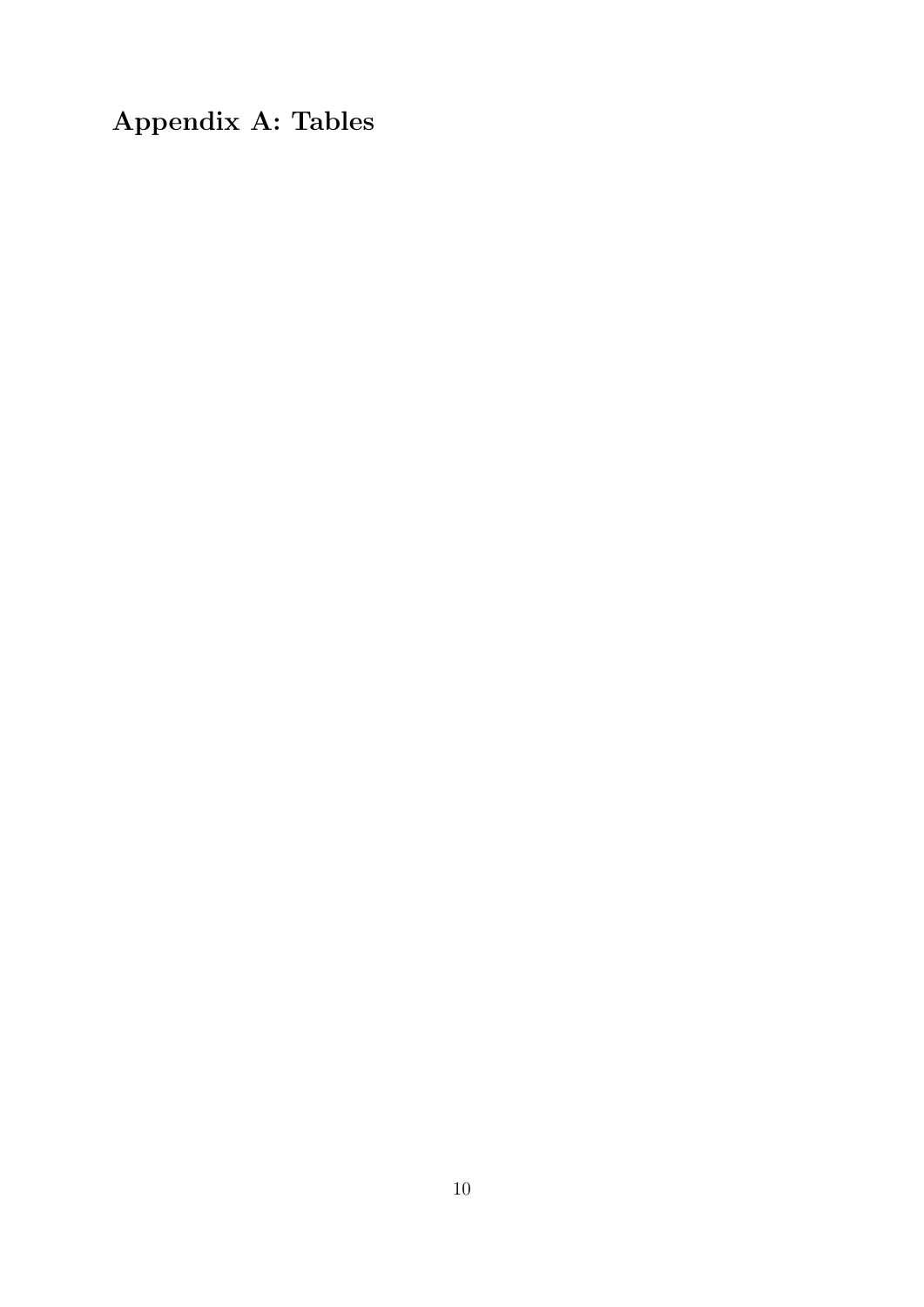<span id="page-11-0"></span>

|              | Consumption |        |                          | Durables | Non-durables |                          |        | Housing investments |        | House prices/income                                                                                                                                                              |        | Real house prices |        | Real disp. income        | <b>GDP</b> |        |        | Debt       |
|--------------|-------------|--------|--------------------------|----------|--------------|--------------------------|--------|---------------------|--------|----------------------------------------------------------------------------------------------------------------------------------------------------------------------------------|--------|-------------------|--------|--------------------------|------------|--------|--------|------------|
| Country      | Start       | Source | Start                    | Source   | Start        | Source                   | Start  | Source              | Start  | Source                                                                                                                                                                           | Start  | Source            | Start  | Source                   | Start      | Source | Start  | Source     |
| AUS.         | 1970Q1      | OECD   | $\overline{\phantom{a}}$ |          |              | ٠                        | 1970Q1 | OECD                | 1975Q1 | D-FED                                                                                                                                                                            | 1975Q1 | D-FED             | 1975Q1 | D-FED                    | 1970Q1     | OECD   | 1977Q4 | <b>BIS</b> |
| AUT          | 1970O1      | OECD   | 1996Q1                   | OECD     | 1996O1       | OECD                     | 1970Q1 | OECD                | 2000Q1 | OECD                                                                                                                                                                             | 2000Q1 | OECD              |        |                          | 1970Q1     | OECD   | 1995Q4 | <b>BIS</b> |
| BEL          | 197001      | OECD   |                          |          |              | $\overline{\phantom{a}}$ | 1970Q1 | OECD                | 1975Q1 | D-FED                                                                                                                                                                            | 1975Q1 | D-FED             | 1975Q1 | D-FED                    | 1970Q1     | OECD   | 1980Q4 | <b>BIS</b> |
| <b>CAN</b>   | 1970Q1      | OECD   | 1981Q1                   | OECD     | 1981Q1       | OECD                     | 1970Q1 | OECD                | 1975Q1 | D-FED                                                                                                                                                                            | 1975Q1 | D-FED             | 1975Q1 | D-FED                    | 1970Q1     | OECD   | 1970Q1 | <b>BIS</b> |
| <b>CHE</b>   | 1970Q1      | OECD   |                          |          |              | $\overline{\phantom{a}}$ | 1970Q1 | OECD                | 1975Q1 | D-FED                                                                                                                                                                            | 1975Q1 | D-FED             | 1975Q1 | D-FED                    | 1970Q1     | OECD   | 1999Q4 | BIS        |
| DEU          | 1991Q1      | OECD   | 1991Q1                   | OECD     | 1991Q1       | OECD                     | 1991Q1 | OECD                | 1975Q1 | D-FED                                                                                                                                                                            | 1975Q1 | D-FED             | 1975Q1 | D-FED                    | 1991Q1     | OECD   | 1970Q4 | <b>BIS</b> |
| DNQ.         | 1970Q1      | OECD   | 1995Q1                   | OECD     | 1995Q1       | OECD                     | 1970Q1 | OECD                | 1975Q1 | D-FED                                                                                                                                                                            | 1975Q1 | D-FED             | 1975Q1 | D-FED                    | 1970Q1     | OECD   | 1994Q4 | BIS        |
| ESP          | 1970Q1      | OECD   | 1995Q1                   | OECD     | 1995Q1       | OECD                     | 1970Q1 | OECD                | 1975Q1 | D-FED                                                                                                                                                                            | 1975Q1 | D-FED             | 1975Q1 | D-FED                    | 1970Q1     | OECD   | 1980Q4 | <b>BIS</b> |
| FIN          | 1970Q1      | OECD   | 1990Q1                   | OECD     | 1990Q1       | OECD                     | 1970Q1 | OECD                | 1975Q1 | D-FED                                                                                                                                                                            | 1975Q1 | D-FED             | 1975Q1 | D-FED                    | 1970Q1     | OECD   | 1970Q4 | BIS        |
| FRA          | 1970Q1      | OECD   | 1980Q1                   | OECD     | 1980Q1       | OECD                     | 1970Q1 | <b>OECD</b>         | 1975Q1 | D-FED                                                                                                                                                                            | 1975Q1 | D-FED             | 1975Q1 | D-FED                    | 1970Q1     | OECD   | 1977Q4 | <b>BIS</b> |
| <b>GBR</b>   | 197001      | OECD   | 1995Q1                   | OECD     | 1995Q1       | OECD                     | 1970Q1 | OECD                | 1975Q1 | D-FED                                                                                                                                                                            | 1975Q1 | D-FED             | 1975Q1 | D-FED                    | 1970Q1     | OECD   | 1970Q1 | <b>BIS</b> |
| $_{\rm GRC}$ | 199501      | OECD   | 1995Q1                   | OECD     | 1995O1       | OECD                     | 1995Q1 | OECD                | 1997Q1 | OECD                                                                                                                                                                             | 1997Q1 | OECD              |        | $\overline{\phantom{a}}$ | 1995Q1     | OECD   | 1994Q4 | <b>BIS</b> |
| IRL          | 1990Q1      | OECD   | $\overline{\phantom{a}}$ | OECD     |              | $\overline{\phantom{a}}$ | 1990Q1 | OECD                | 1975Q1 | D-FED                                                                                                                                                                            | 1975Q1 | D-FED             | 1975Q1 | D-FED                    | 1990Q1     | OECD   | 2002Q1 | <b>BIS</b> |
| ITA          | 1970Q1      | OECD   | 1996Q1                   | OECD     | 1996Q1       | OECD                     | 1970Q1 | OECD                | 1975Q1 | D-FED                                                                                                                                                                            | 1975Q1 | D-FED             | 1975Q1 | D-FED                    | 1970Q1     | OECD   | 1970Q1 | <b>BIS</b> |
| <b>JPN</b>   | 1970Q1      | OECD   | 1994Q1                   | OECD     | 1994Q1       | OECD                     | 1970Q1 | OECD                | 1975Q1 | D-FED                                                                                                                                                                            | 1975Q1 | D-FED             | 1975Q1 | D-FED                    | 1970Q1     | OECD   | 1970Q1 | <b>BIS</b> |
| QOR          | 1970Q1      | OECD   | 2000Q1                   | OECD     | 2000Q1       | OECD                     | 1970Q1 | OECD                | 1975Q1 | D-FED                                                                                                                                                                            | 1975Q1 | D-FED             | 1975Q1 | D-FED                    | 1970Q1     | OECD   | 1970Q1 | <b>BIS</b> |
| <b>NLD</b>   | 1970Q1      | OECD   | 1996Q1                   | OECD     | 1996Q1       | OECD                     | 1970Q1 | OECD                | 1975Q1 | D-FED                                                                                                                                                                            | 1975Q1 | D-FED             | 1975Q1 | D-FED                    | 1970Q1     | OECD   | 1990Q4 | <b>BIS</b> |
| NOR          | 1978Q1      | SSB    | 1978Q1                   | SSB      | 1978Q1       | SSB                      | 1970Q1 | OECD                | 1975Q1 | D-FED                                                                                                                                                                            | 1975Q1 | D-FED             | 1975Q1 | D-FED                    | 1978Q1     | SSB    | 1975Q1 | SSB, NB    |
| <b>PRT</b>   | 197001      | OECD   | 1995Q1                   | OECD     | 1995Q1       | OECD                     | 1970Q1 | OECD                | 1995Q1 | OECD                                                                                                                                                                             | 1988Q1 | OECD              |        | $\overline{\phantom{a}}$ | 1970Q1     | OECD   | 1979Q4 | BIS        |
| SWE          | 1970Q1      | OECD   | 1993Q1                   | OECD     | 1993Q1       | OECD                     | 1970Q1 | OECD                | 1975Q1 | D-FED                                                                                                                                                                            | 1975Q1 | D-FED             | 1975Q1 | D-FED                    | 1970Q1     | OECD   | 1980Q4 | BIS        |
| USA          | 197001      | OECD   | 1999Q1                   | OECD     | 1999Q1       | OECD                     | 1970Q1 | <b>OECD</b>         | 1975Q1 | D-FED                                                                                                                                                                            | 1975Q1 | D-FED             | 1975Q1 | D-FED                    | 1970Q1     | OECD   | 1970Q1 | BIS        |
|              |             |        |                          |          |              |                          |        |                     |        | $Notes: OECD = Organisation$ for Economic Co-operation and Development, D-FED = Dallas FED, BIS = Bank for International Settlements, SSB = Statistics Norway, NB = Norges Bank. |        |                   |        |                          |            |        |        |            |

Table A.1: Data sources and coverage.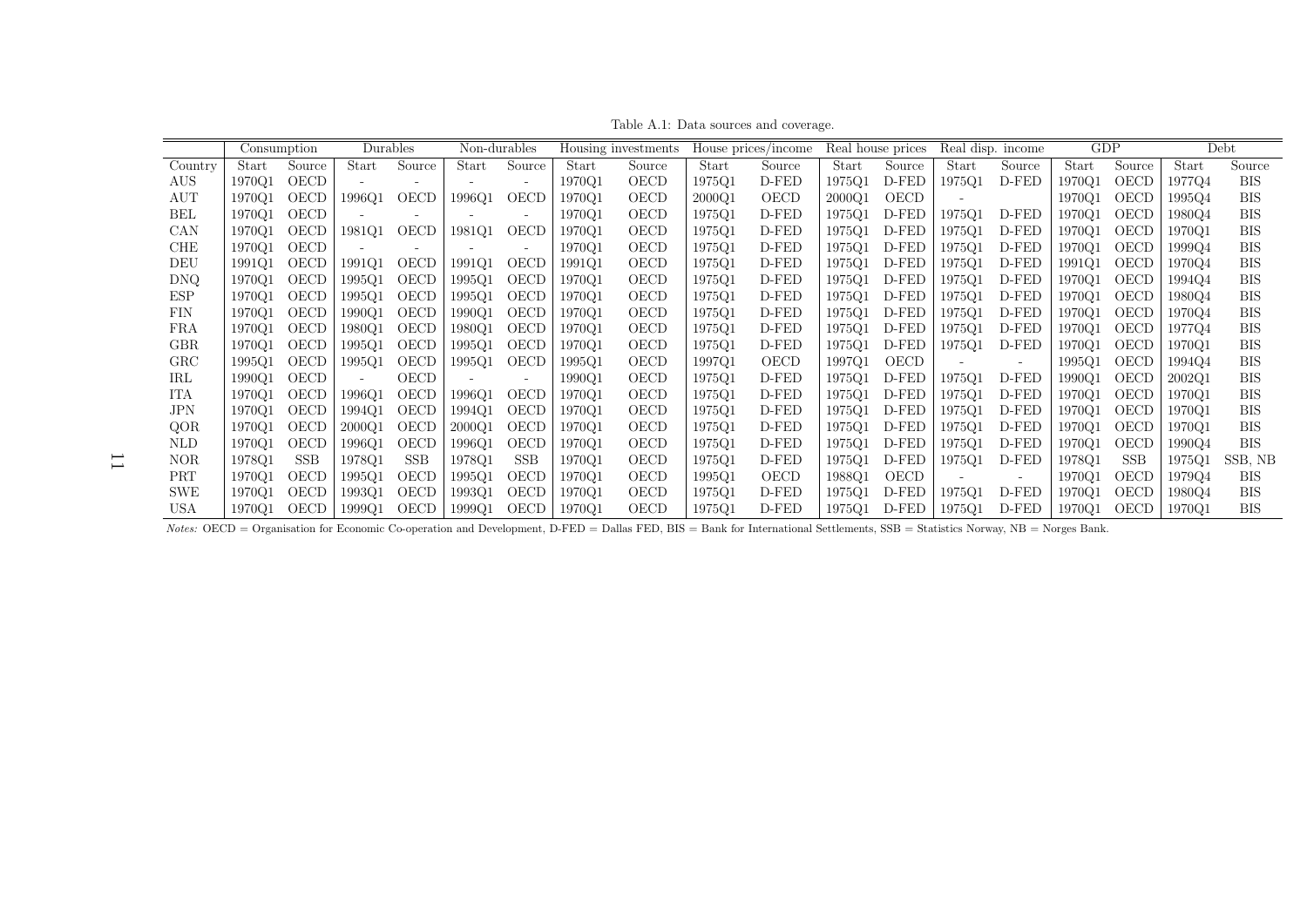| Country    | Source                 | No. included   | Start date for recessions                                      |
|------------|------------------------|----------------|----------------------------------------------------------------|
| <b>AUS</b> | ECRI                   | $\overline{2}$ | 1974Q3, 1982Q2, 1990Q2                                         |
| <b>AUT</b> | ECRI                   | 2              | 1974Q3, 1980Q1, 1992Q2, 1995Q2, 2001Q1, 2008Q1                 |
| <b>BEL</b> | <b>BB</b>              | $\overline{2}$ | 1974Q1, 1980Q2, 1992Q1, 2007Q4, 2011Q3                         |
| CAN        | ECRI                   | 3              | 1981Q2, 1990Q1, 2008Q1                                         |
| <b>CHE</b> | ECRI                   | $\overline{2}$ | 1974Q2, 1981Q3, 1990Q1, 1994Q4, 2001Q1, 2008Q2                 |
| <b>DEU</b> | ECRI                   | $\overline{2}$ | 1973Q3, 1980Q1, 1991Q1, 2001Q1, 2008Q2                         |
| DNQ        | <b>BB</b>              | 3              | 1973Q2, 1979Q2, 1987Q1, 1992Q1, 1997Q2, 2006Q2, 2007Q4, 2011Q2 |
| ESP        | ECRI                   | $\overline{2}$ | 1980Q1, 1991Q4, 2008Q1                                         |
| <b>FIN</b> | BB                     | 4              | 1975Q1, 1976Q4, 1980Q3, 1990Q1, 2007Q4, 2012Q1                 |
| <b>FRA</b> | ECRI                   | 5              | 1974Q3, 1979Q3, 1982Q2, 1992Q1, 2002Q3, 2008Q1, 2011Q2         |
| <b>GBR</b> | ECRI                   | 3              | 1974Q3, 1979Q2, 1990Q2, 2008Q2, 2010Q3                         |
| GRC        | <b>BB</b>              | $\overline{2}$ | 2004Q3, 2007Q2                                                 |
| IRL        | <b>BB</b>              |                | 2007Q4, 2011Q4                                                 |
| ITA        | ECRI                   | 3              | 1970Q3, 1974Q2, 1980Q2, 1992Q1, 2007Q3, 2011Q2                 |
| <b>JPN</b> | ECRI                   | 5              | 1973Q4, 1992Q2, 1997Q1, 2000Q3, 2008Q1, 2010Q3, 2012Q2, 2014Q1 |
| QOR        | ECRI                   | $\overline{4}$ | 1979Q1, 1997Q3, 2002Q4, 2008Q3                                 |
| <b>NLD</b> | <b>BB</b>              | 3              | 1973Q1, 1974Q3, 1976Q3, 1979Q4, 1982Q1, 2003Q1, 2008Q2, 2011Q1 |
| NOR        | Aastveit et al. (2016) | 6              | 1980Q1, 1981Q1, 1987Q2, 2001Q1, 2002Q3, 2008Q2                 |
| PRT        | <b>BB</b>              | 3              | 1974Q1, 1982Q4, 1992Q1, 2002Q1, 2008Q1, 2010Q3                 |
| <b>SWE</b> | ECRI                   | $\overline{2}$ | 1970Q4, 1975Q3, 1980Q1, 1990Q2, 2008Q2                         |
| <b>USA</b> | <b>NBER</b>            | 5              | 1973Q4, 1980Q1, 1981Q3, 1990Q3, 2001Q1, 2007Q4                 |

<span id="page-12-0"></span>Table A.2: Identified starting points for recessions in the period 1970Q1-2014Q4.

Notes: Dates marked in bold refer to recessions included in the sample. ECRI = Economic Cycle Research Institute, NBER = National Bureau of Economic Research, BB <sup>=</sup> Bry-Boschan algoritmen (Bry and [Boschan](#page-9-17) ([1971\)](#page-9-17)).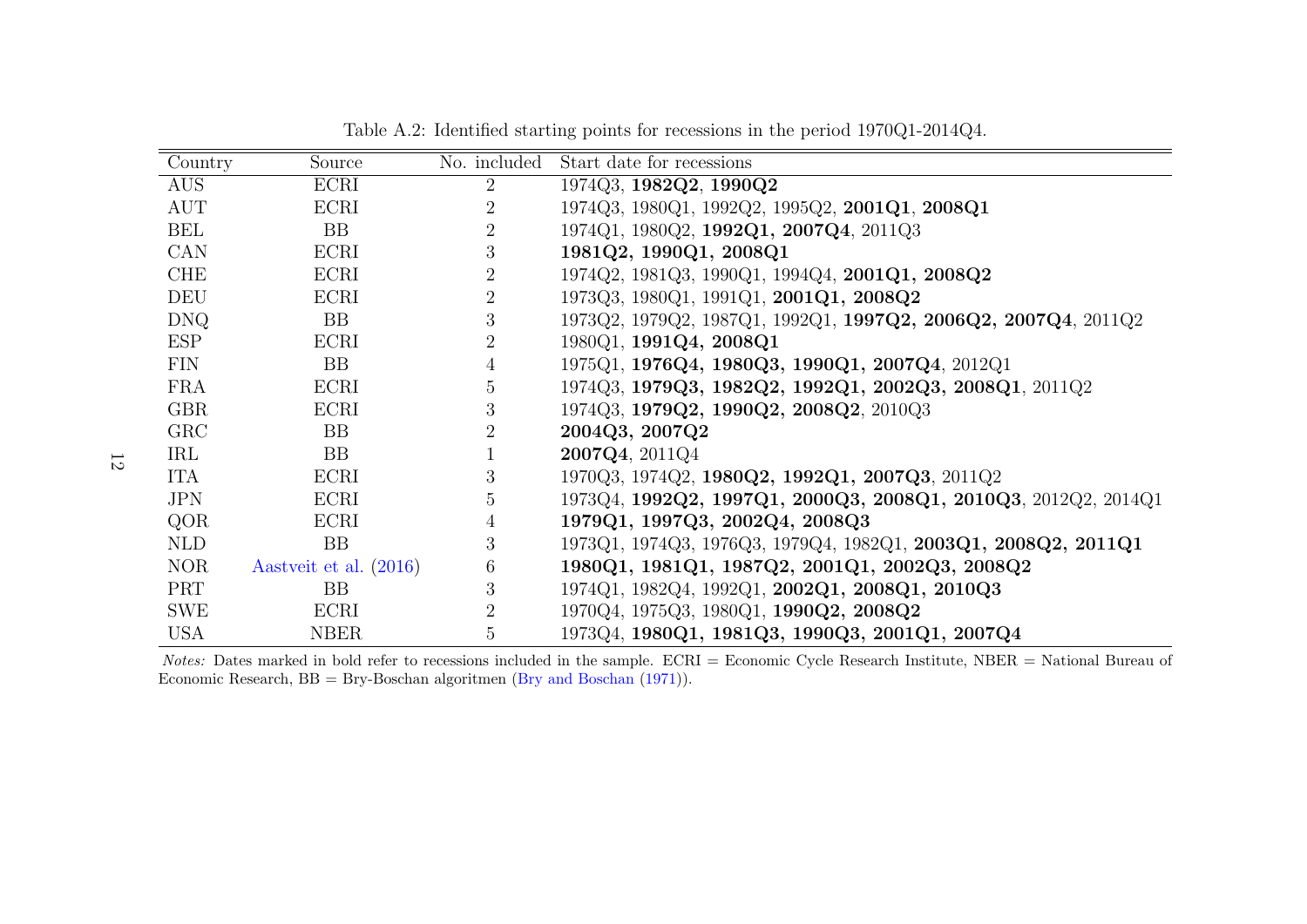|                               | $\left(1\right)$ | (2)       | (3)     | $\left(4\right)$ | $\left( 5\right)$ | $\left( 6\right)$ | $\mathcal{L}$ | (8)    | (9)    | $\left(10\right)$ | (11    | 12)    | $\left(13\right)$ | (14)    | (15)    | (16)         |
|-------------------------------|------------------|-----------|---------|------------------|-------------------|-------------------|---------------|--------|--------|-------------------|--------|--------|-------------------|---------|---------|--------------|
| Constant                      | $-1.8**$         | $-0.1$    | 1.5     | 2.0              | 2.4               | 2.4               | 3.0           | 3.4    | 3.0    | 4.3               | $5.9*$ | $6.4*$ | $6.9*$            | $8.0*$  | $7.8*$  | $8.9^{\ast}$ |
|                               | (0.9)            | (1.8)     | (2.2)   | (2.0)            | (2.1)             | (2.3)             | (2.4)         | (2.6)  | (2.9)  | (3.1)             | (3.4)  | (3.6)  | (3.9)             | (4.1)   | (4.3)   | (4.5)        |
|                               |                  |           |         |                  |                   |                   |               |        |        |                   |        |        |                   |         |         |              |
| Average growth                | 0.3              | $.0^{**}$ | $0.9*$  | 0.7              | 0.3               | 0.1               | $-0.1$        | $-0.5$ | $-0.8$ | $-0.6$            | $-0.3$ | $-0.3$ | $-0.1$            | 0.4     | 0.2     | 0.3          |
| in house prices/disp. income  | (0.2)            | (0.5)     | (0.5)   | (0.5)            | (0.5)             | (0.6)             | (0.6)         | (0.7)  | (0.7)  | (0.8)             | (0.9)  | (0.9)  | (1.0)             | (1.1)   | (1.1)   | (1.1)        |
|                               |                  |           |         |                  |                   |                   |               |        |        |                   |        |        |                   |         |         |              |
| Average growth                | $-0.0$           | $-0.1$    | $-0.1*$ | $-0.1*$          | $-0.1*$           | $-0.1$            | $-0.1$        | $-0.1$ | $-0.1$ | $-0.1$            | $-0.1$ | $-0.1$ | $-0.2$            | $-0.2*$ | $-0.2*$ | $-0.3**$     |
| in $\text{credit}/\text{GDP}$ | (0.0)            | (0.1)     | (0.1)   | (0.1)            | (0.1)             | (0.1)             | (0.1)         | (0.1)  | (0.1)  | (0.1)             | (0.1)  | (0.1)  | (0.1)             | (0.1)   | (0.1)   | (0.1)        |
|                               |                  |           |         |                  |                   |                   |               |        |        |                   |        |        |                   |         |         |              |
| Average growth                | $-0.5*$          | $-0.0$    | 0.4     | 0.0              | 0.0               | 0.2               | 0.1           | 0.2    | 0.1    | 0.0               | 0.2    | 0.3    | 0.1               | $-0.2$  | $-0.2$  | $-0.1$       |
| in housing investment         | (0.2)            | (0.5)     | (0.6)   | (0.5)            | (0.6)             | (0.6)             | (0.6)         | (0.7)  | (0.8)  | (0.8)             | (0.9)  | (1.0)  | (1.0)             | (1.1)   | (1.1)   | (1.2)        |
|                               |                  |           |         |                  |                   |                   |               |        |        |                   |        |        |                   |         |         |              |
| Average GDP                   | 1.3              | 0.2       | $-0.5$  | $-0.9$           | $-0.7$            | $-0.2$            | 0.1           | 0.2    | 1.8    | 1.5               | 1.0    | 1.5    | 2.8               | 3.4     | 4.7     | 5.0          |
| growth                        | (0.8)            |           | (2.0)   | (1.9)            | (2.0)             | (2.1)             | (2.2)         | (2.4)  | (2.6)  | (2.8)             | (3.1)  | (3.4)  | (3.6)             | (3.8)   | (4.0)   | (4.1)        |
|                               |                  |           |         |                  |                   |                   |               |        |        |                   |        |        |                   |         |         |              |
| Country fixed effects         | Yes              | Yes       | Yes     | Yes              | Yes               | Yes               | Yes           | Yes    | Yes    | Yes               | Yes    | Yes    | Yes               | Yes     | Yes     | Yes          |
| Observations                  | 64               | 64        | 64      | 64               | 64                | 64                | 64            | 64     | 64     | 64                | 64     | 64     | 64                | 64      | 64      | 64           |

<span id="page-13-0"></span>Table A.3: Local projections for private consumption during recessions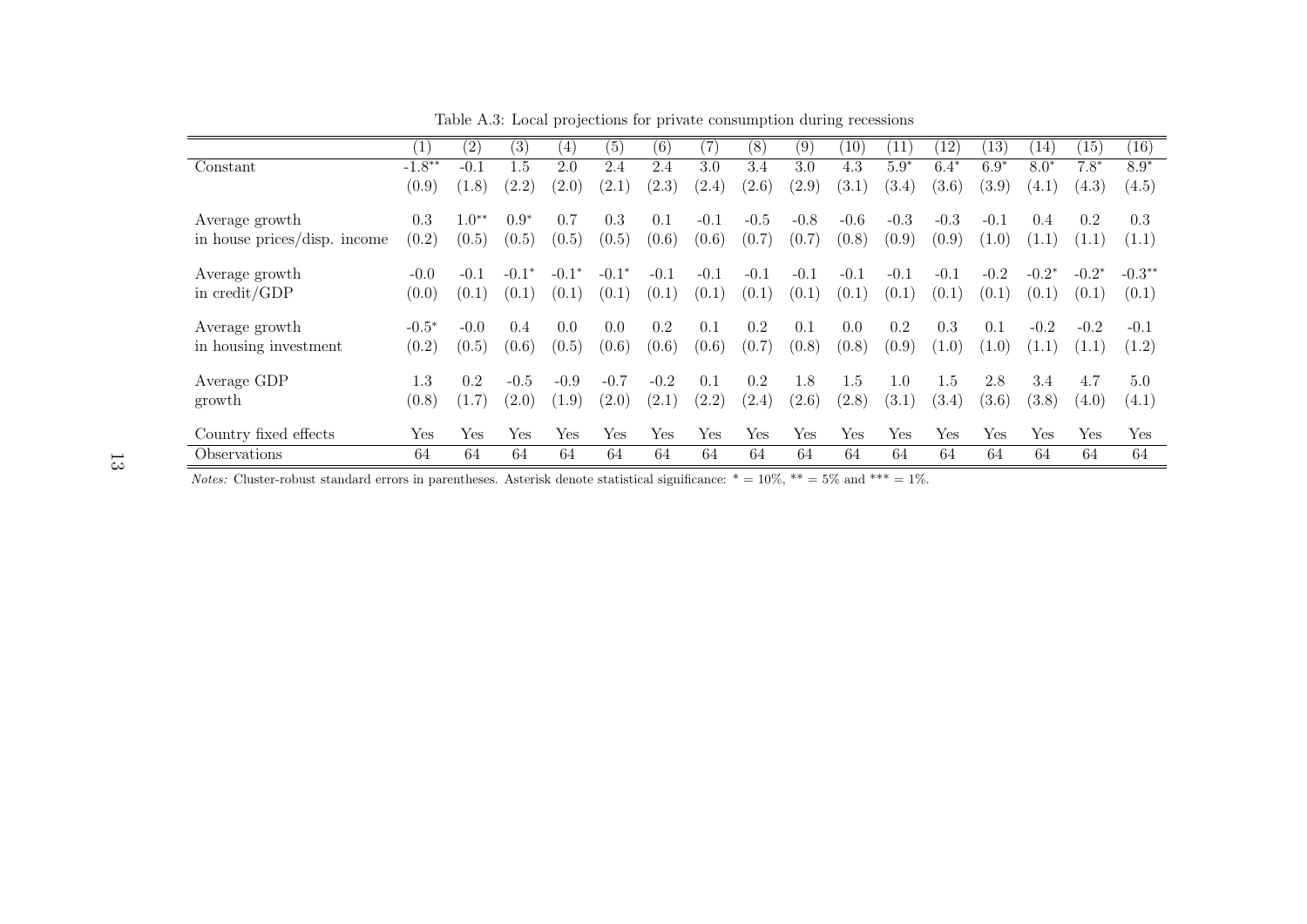|                              | (1)      | (2)    | (3)       | (4)       | (5)      | (6)      | (7)    | (8)     | (9)     | (10)    | 11      | $^{\prime}12$ | (13)     | (14)     | (15)     | (16)      |
|------------------------------|----------|--------|-----------|-----------|----------|----------|--------|---------|---------|---------|---------|---------------|----------|----------|----------|-----------|
| Constant                     | $1.9***$ | 1.2    | $2.7***$  | $3.5***$  | $3.7*$   | $4.6*$   | $5.0*$ | $5.1*$  | $5.7*$  | $7.1**$ | $9.3**$ | $9.6***$      | $10.0**$ | $10.7**$ | $10.3**$ | $11.8***$ |
|                              | (0.6)    | (0.9)  | (0.9)     | (1.6)     | (2.0)    | (2.2)    | (2.5)  | (2.8)   | (2.9)   | (3.3)   | (3.4)   | (3.4)         | (3.5)    | (3.9)    | (4.0)    | (4.1)     |
| Average growth               | 0.3      | $-0.3$ | $-0.5***$ | 0.0       | $-0.1$   | 0.1      | 0.5    | 0.1     | $-0.1$  | 0.3     | 0.6     | 0.6           | 1.1      | 1.1      | 1.1      | 1.0       |
| in house prices/disp. income | (0.2)    | (0.2)  | (0.2)     | (0.5)     | (0.6)    | (0.8)    | (1.1   | (1.1)   | (1.1)   | (1.3)   | (1.5)   | (1.6)         | (1.9)    | (2.1)    | (2.3)    | (2.5)     |
| Average growth               | $-0.5$   | 0.5    | 0.1       | $-0.2$    | $-0.2$   | $-0.7$   | $-2.0$ | $-0.7$  | $-0.5$  | $-1.5$  | $-2.3$  | $-2.3$        | $-3.6$   | $-4.0$   | $-4.0$   | $-4.9$    |
| in credit/GDP                | (0.4)    | (0.5)  | (0.5)     | (1.0)     | (1.2)    | (1.4)    | (2.0)  | (2.0)   | (2.3)   | (2.5)   | (2.8)   | (2.9)         | (3.5)    | (3.9)    | (4.1)    | (4.3)     |
| Average $\operatorname{GDP}$ | $-1.9**$ | $-1.2$ | $-2.5***$ | $-3.6***$ | $-3.7**$ | $-4.6**$ | $-3.8$ | $-4.3*$ | $-4.4*$ | $-4.5$  | $-5.9*$ | $-5.3$        | $-4.3$   | $-4.2$   | $-2.7$   | $-3.5$    |
| growth                       | (0.8)    | (1.0)  | (1.0)     | (1.3)     | (1.7)    | (2.0)    | (2.6)  | (2.4)   | (2.4)   | (2.9)   | (3.1)   | (3.6)         | (4.1)    | (4.4)    | (4.9)    | (4.9)     |
| Average growth               | 0.1      | 0.2    | $0.6**$   | $0.7*$    | $0.8*$   | $1.2**$  | $1.2*$ | $.4***$ | $.5***$ | $1.4*$  | $1.6*$  | 1.6           | 1.2      | 1.0      | 0.9      | 1.0       |
| in housing investment        | (0.2)    | (0.2)  | (0.2)     | (0.3)     | (0.4)    | (0.5)    | (0.6)  | (0.6)   | (0.7)   | (0.8)   | (0.9)   | (1.0)         | (1.2)    | (1.3)    | (1.4)    | (1.5)     |
| Country fixed effects        | Yes      | Yes    | Yes       | Yes       | Yes      | Yes      | Yes    | Yes     | Yes     | Yes     | Yes     | Yes           | Yes      | Yes      | Yes      | Yes       |
| Observations                 | 42       | 42     | 42        | 42        | 42       | 42       | 42     | 42      | 42      | 42      | 42      | 42            | 42       | 42       | 42       | 42        |

Table A.4: Local projections for non-durable consumption during recessions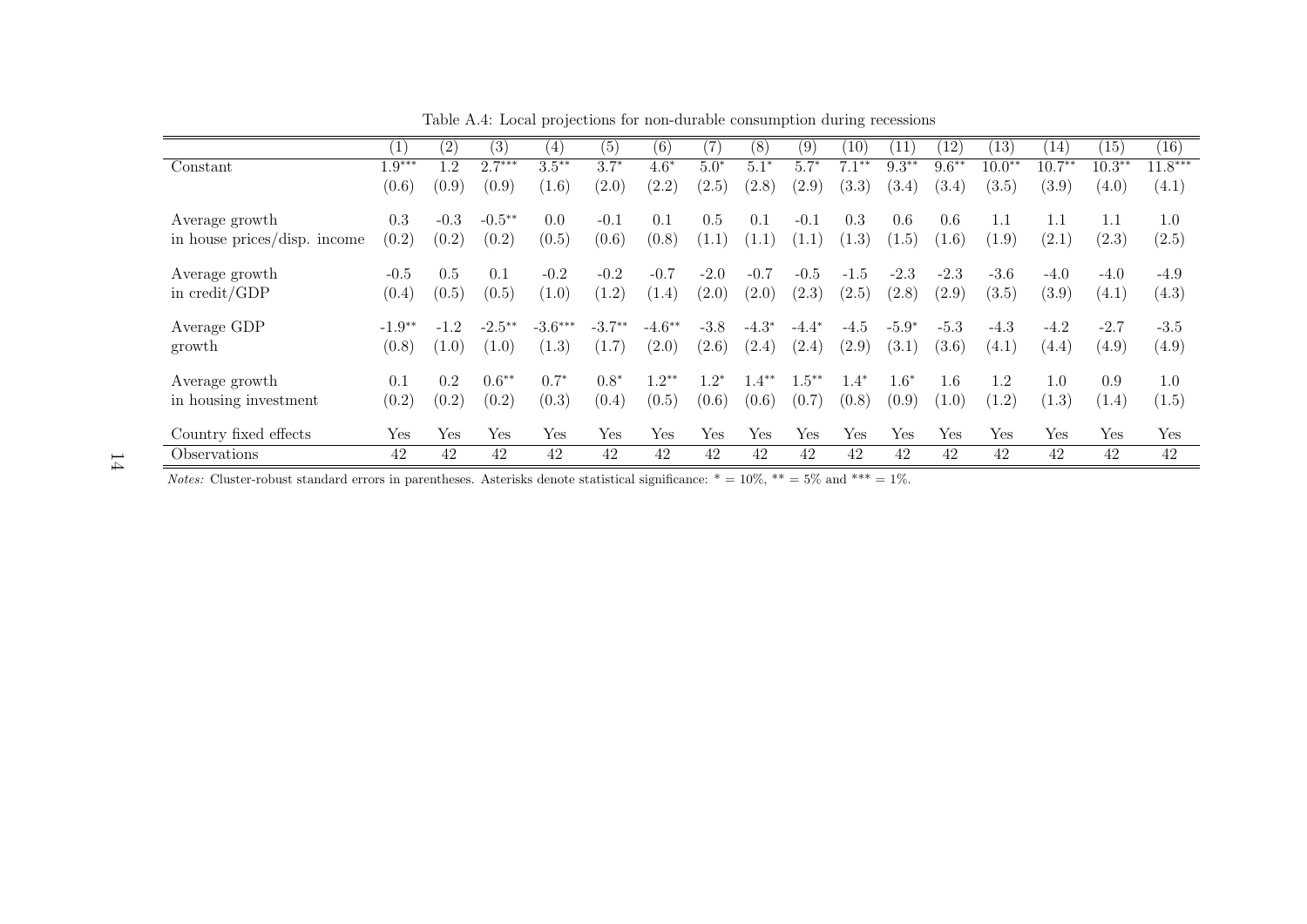|                               | (1)        | (2)       | (3)        | (4)        | (5)        | (6)       | (7)       | (8)      | (9)      | (10)      | (11)      | 12)       | (13)      | (14)           | (15)      | (16)      |
|-------------------------------|------------|-----------|------------|------------|------------|-----------|-----------|----------|----------|-----------|-----------|-----------|-----------|----------------|-----------|-----------|
| Constant                      | $10.4**$   | $13.2**$  | $30.1***$  | $34.4***$  | $34.0***$  | $31.5***$ | $31.5***$ | $30.2**$ | $37.9**$ | $37.5***$ | $42.4***$ | $48.4***$ | $49.3***$ | $55.7***$      | $55.5***$ | $56.6***$ |
|                               | (4.9)      | (6.3)     | (8.7)      | (7.2)      | (7.9)      | (11.1)    | 13.5)     | 13.7     | (15.0)   | (15.4)    | (16.7)    | (15.3)    | (17.0)    | (17.4)         | (18.1)    | (18.5)    |
| Average growth                | $-0.5$     | $-3.2$    | $-1.3$     | 1.2        | 2.8        | 1.8       | 4.0       | 2.6      | 2.2      | 4.1       | 5.5       | 7.5       | 9.6       | 12.6           | 12.5      | 9.7       |
| in house prices/disp. income  | (1.4)      | (1.9)     | (2.6)      | (2.6)      | (2.8)      | (3.7)     | (5.4)     | (5.3)    | (5.5)    | (5.9)     | (6.3)     | (6.9)     | (8.8)     | (8.9)          | (9.7)     | (9.6)     |
| Average growth                | $-1.0$     | $-0.9$    | $-9.7$     | $-19.0***$ | $-21.3***$ | $-20.2**$ | $-23.5*$  | $-20.9*$ | $-22.3*$ | $-25.7*$  | $-27.1*$  | $-28.9*$  | $-33.7$   | $7**$<br>-41.7 | $-41.0*$  | $-37.0*$  |
| in $\text{credit}/\text{GDP}$ | (3.0)      | (3.8)     | (5.7)      | (6.0)      | (6.0)      | (8.7)     | (12.3)    | (12.1)   | (12.5)   | (13.4)    | (14.3)    | (15.2)    | (19.1)    | (19.7)         | (21.2)    | (20.6)    |
| Average GDP                   | $-14.6***$ | $-16.7**$ | $-29.4***$ | $-34.4***$ | $-31.8***$ | $-27.6**$ | $-23.7$   | $-24.5$  | $-29.4$  | $-22.2$   | $-26.2$   | $-30.3$   | $-27.1$   | $-29.5$        | $-28.0$   | $-28.9$   |
| growth                        | (4.6)      | (7.0)     | (8.0)      | (7.2)      | (8.2)      | (11.3)    | (15.0)    | (15.3)   | (17.2)   | (18.0)    | (19.9)    | (19.8)    | (23.7)    | (24.4)         | (27.0)    | (26.9)    |
| Average growth                | 0.3        | 2.4       | $5.2**$    | $7.1***$   | $7.4**$    | $8.5***$  | 6.5       | 6.7      | $8.8*$   | 7.5       | 6.7       |           | 6.2       | 5.1            | 6.7       | 6.4       |
| in housing investment         | (1.3)      | (1.9)     | (2.1)      | (2.4)      | (2.9)      | (3.7)     | (4.6)     | (4.5)    | (4.7)    | (5.1)     | (5.4)     | (5.6)     | (7.0)     | (7.0)          | (7.5)     | (7.8)     |
| Country fixed effects         | Yes        | Yes       | Yes        | Yes        | Yes        | Yes       | Yes       | Yes      | Yes      | Yes       | Yes       | Yes       | Yes       | Yes            | Yes       | Yes       |
| Observations                  | 42         | 42        | 42         | 42         | 42         | 42        | 42        | 42       | 42       | 42        | 42        | 42        | 42        | 42             | 42        | 42        |

Table A.5: Local projections for durable consumption during recessions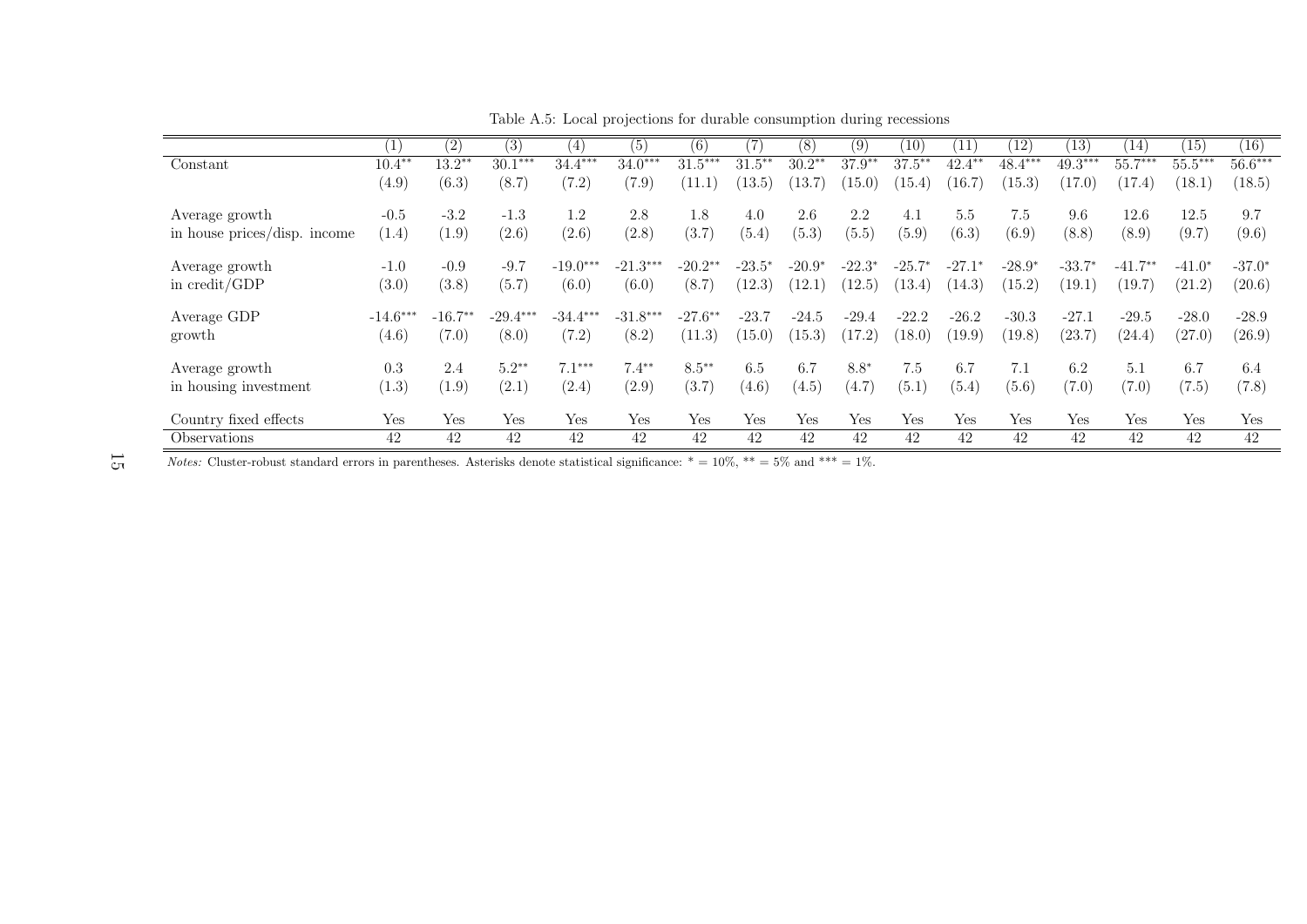|                               | $\left( 1\right)$ | $\left( 2\right)$ | $\left( 3\right)$ | (4)      | (5)      | (6)      | (7      | (8)      | (9)          | (10)         | (11)    | (12)     | (13)     | (14)     | (15)             | (16)      |
|-------------------------------|-------------------|-------------------|-------------------|----------|----------|----------|---------|----------|--------------|--------------|---------|----------|----------|----------|------------------|-----------|
| Constant                      | $-9.3**$          | $-11.0**$         | $-7.4$            | $-6.8$   | $-8.0$   | $-7.9$   | $-7.4$  | $-5.3$   | $-5.7$       | $-4.2$       | $-2.8$  | 3.4      | 11.2     | 9.4      | 5.9              | 6.7       |
|                               | (4.5)             | (5.4)             | (6.9)             | (7.6)    | (8.9)    | (10.2)   | 12.0)   | 13.4)    | (15.1)       | (16.4)       | (18.3)  | (18.3)   | (18.2)   | 18.5)    | (18.4)           | (19.5)    |
| Average growth                | $-0.4$            | 1.2               | 2.1               | 2.7      | 2.1      | 2.8      | 2.2     | 2.8      | 2.6          | 3.7          | 4.1     | 4.1      | 4.1      | 5.0      | 6.2              | 5.2       |
| in house prices/disp. income  | (1.1)             | (1.4)             | (1.8)             | (1.9)    | (2.3)    | (2.6)    | (3.1)   | (3.4)    | (3.8)        | (4.2)        | (4.6)   | (4.7)    | (4.6)    | (4.7)    | (4.7)            | (4.9)     |
| Average growth                | $-0.0$            | $-0.3*$           | $-0.5**$          | $-0.6**$ | $-0.7**$ | $-0.9**$ | $-0.8*$ | $-1.0**$ | $-0.8*$      | $-0.9$       | $-1.1*$ | $-1.2**$ | $-1.3**$ | $-1.4**$ | $1.6***$<br>$-1$ | $-1.5***$ |
| in $\text{credit}/\text{GDP}$ | (0.1)             | (0.2)             | (0.2)             | (0.2)    | (0.3)    | (0.3)    | (0.4)   | (0.4)    | (0.5)        | (0.5)        | (0.6)   | (0.6)    | (0.6)    | (0.6)    | (0.6)            | (0.6)     |
| Average growth                | $-1.3$            | $-1.4$            | $-2.3$            | $-3.1$   | $-3.4$   | $-4.7*$  | $-6.4*$ | $-6.8*$  | $-7.3*$      | $-6.5$       | $-6.9$  | $-5.5$   | $-3.7$   | $-3.7$   | $-2.7$           | $-3.2$    |
| in housing investment         | (1.2)             | (1.4)             | (1.8)             | (2.0)    | (2.4)    | (2.7)    | (3.2)   | (3.5)    | (4.0)        | (4.3)        | (4.8)   | (4.8)    | (4.8)    | (4.9)    | (4.9)            | (5.1)     |
| Average GDP                   | 1.3               | 2.3               | 0.5               | 0.1      | 2.3      | 5.1      | 6.6     | 7.4      | 7.4          | 8.6          | 9.9     | 8.4      | 4.1      | 10.3     | 17.9             | 18.4      |
| growth                        | (4.2)             | (5.0)             | (6.4)             | (7.0)    | (8.3)    | (9.4)    | (11.1)  | 12.4)    | (14.0)       | (15.1)       | (16.9)  | (16.9)   | (16.8)   | (17.1)   | (17.0)           | (18.0)    |
| Country fixed effects         | Yes               | Yes               | Yes               | Yes      | Yes      | Yes      | Yes     | Yes      | $_{\rm Yes}$ | $_{\rm Yes}$ | Yes     | Yes      | Yes      | Yes      | Yes              | Yes       |
| Observations                  | 64                | 64                | 64                | 64       | 64       | 64       | 64      | 64       | 64           | 64           | 64      | 64       | 64       | 64       | 64               | 64        |

Table A.6: Local projections for housing investments during recessions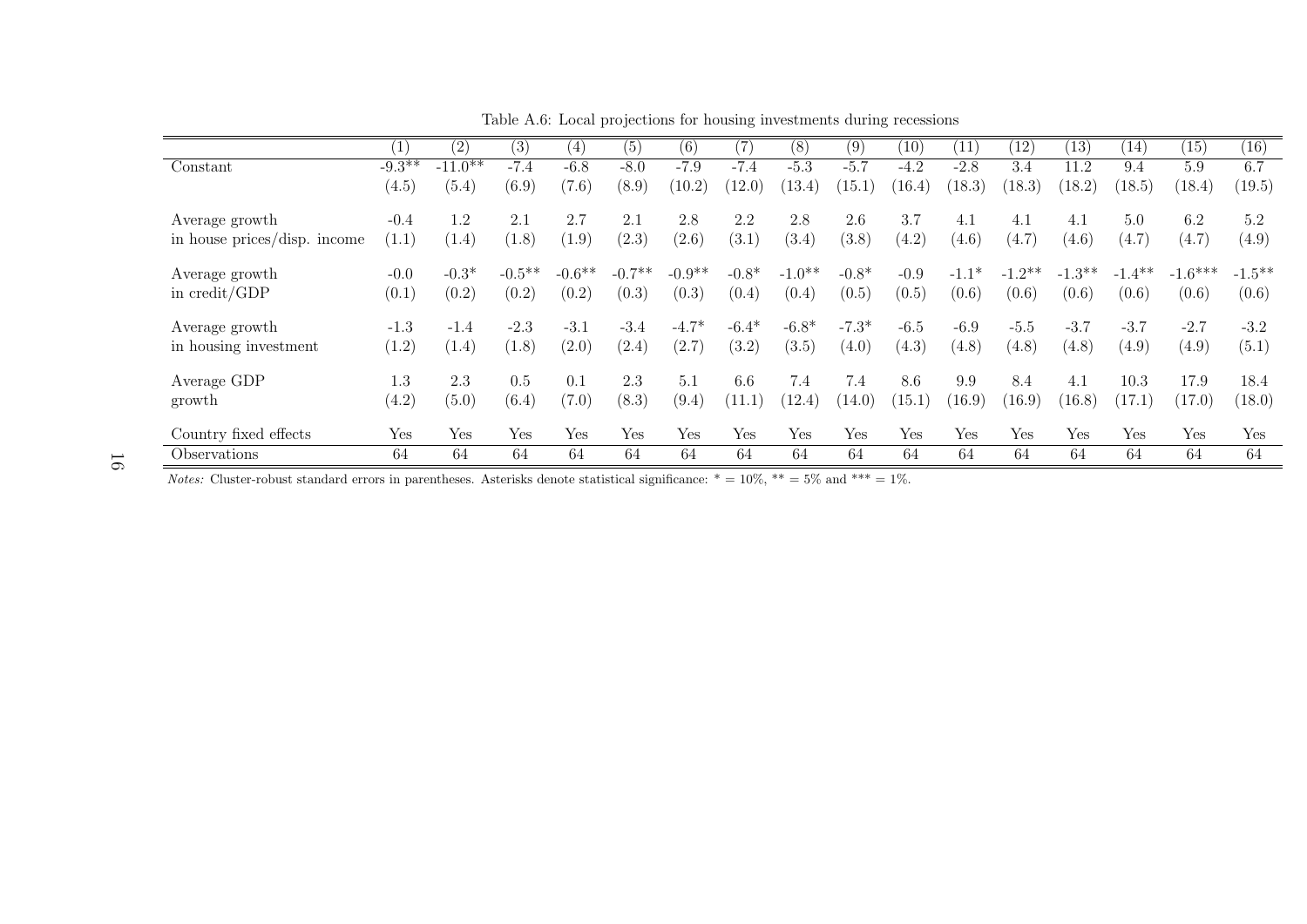|                                                 | $\perp$         | (2)              | (3)              | $\left(4\right)$ | (5)              | (6)             | $7\,$           | (8)             | (9)             | (10)            | $\left(11\right)$ | 12)             | $\left(13\right)$ | (14)             | (15)             | (16)              |
|-------------------------------------------------|-----------------|------------------|------------------|------------------|------------------|-----------------|-----------------|-----------------|-----------------|-----------------|-------------------|-----------------|-------------------|------------------|------------------|-------------------|
| Constant                                        | $-1.8**$        | $-0.1$           | 1.5              | 2.0              | $2.\overline{4}$ | 2.4             | 3.0             | 3.4             | 3.0             | 4.3             | $5.9*$            | $6.4*$          | $6.9*$            | $8.0*$           | $7.8*$           | $8.9*$            |
|                                                 | (0.9)           | (1.8)            | (2.2)            | (2.0)            | (2.1)            | (2.3)           | (2.4)           | (2.6)           | (2.9)           | (3.1)           | (3.4)             | (3.6)           | (3.9)             | (4.1)            | (4.3)            | (4.5)             |
| Average growth<br>in house prices/disp. income  | 0.3<br>(0.2)    | $1.0**$<br>(0.5) | $0.9*$<br>(0.5)  | 0.7<br>(0.5)     | 0.3<br>(0.5)     | 0.1<br>(0.6)    | $-0.1$<br>(0.6) | $-0.5$<br>(0.7) | $-0.8$<br>(0.7) | $-0.6$<br>(0.8) | $-0.3$<br>(0.9)   | $-0.3$<br>(0.9) | $-0.1$<br>(1.0)   | 0.4<br>(1.1)     | 0.2<br>(1.1)     | 0.3<br>(1.1)      |
| Average growth<br>in $\text{credit}/\text{GDP}$ | $-0.0$<br>(0.0) | $-0.1$<br>(0.1)  | $-0.1*$<br>(0.1) | $-0.1*$<br>(0.1) | $-0.1*$<br>(0.1) | $-0.1$<br>(0.1) | $-0.1$<br>(0.1) | $-0.1$<br>(0.1) | $-0.1$<br>(0.1) | $-0.1$<br>(0.1) | $-0.1$<br>(0.1)   | $-0.1$<br>(0.1) | $-0.2$<br>(0.1)   | $-0.2*$<br>(0.1) | $-0.2*$<br>(0.1) | $-0.3**$<br>(0.1) |
| Average growth                                  | $-0.5*$         | $-0.0$           | 0.4              | 0.0              | 0.0              | 0.2             | 0.1             | 0.2             | 0.1             | 0.0             | 0.2               | 0.3             | 0.1               | $-0.2$           | $-0.2$           | $-0.1$            |
| in housing investment                           | (0.2)           | (0.5)            | (0.6)            | (0.5)            | (0.6)            | (0.6)           | (0.6)           | (0.7)           | (0.8)           | (0.8)           | (0.9)             | (1.0)           | (1.0)             | (1.1)            | (1.1)            | (1.2)             |
| Average GDP                                     | 1.3             | 0.2              | $-0.5$           | $-0.9$           | $-0.7$           | $-0.2$          | 0.1             | 0.2             | 1.8             | 1.5             | 1.0               | 1.5             | 2.8               | 3.4              | 4.7              | 5.0               |
| growth                                          | (0.8)           | (1.7)            | (2.0)            | (1.9)            | (2.0)            | (2.1)           | (2.2)           | (2.4)           | (2.6)           | (2.8)           | (3.1)             | (3.4)           | (3.6)             | (3.8)            | (4.0)            | (4.1)             |
| Country fixed effects                           | Yes             | Yes              | Yes              | Yes              | Yes              | Yes             | Yes             | Yes             | Yes             | Yes             | Yes               | Yes             | Yes               | Yes              | Yes              | Yes               |
| Observations                                    | 64              | 64               | 64               | 64               | 64               | 64              | 64              | 64              | 64              | 64              | 64                | 64              | 64                | 64               | 64               | 64                |

<span id="page-17-0"></span>Table A.7: Local projections for real house prices during recessions